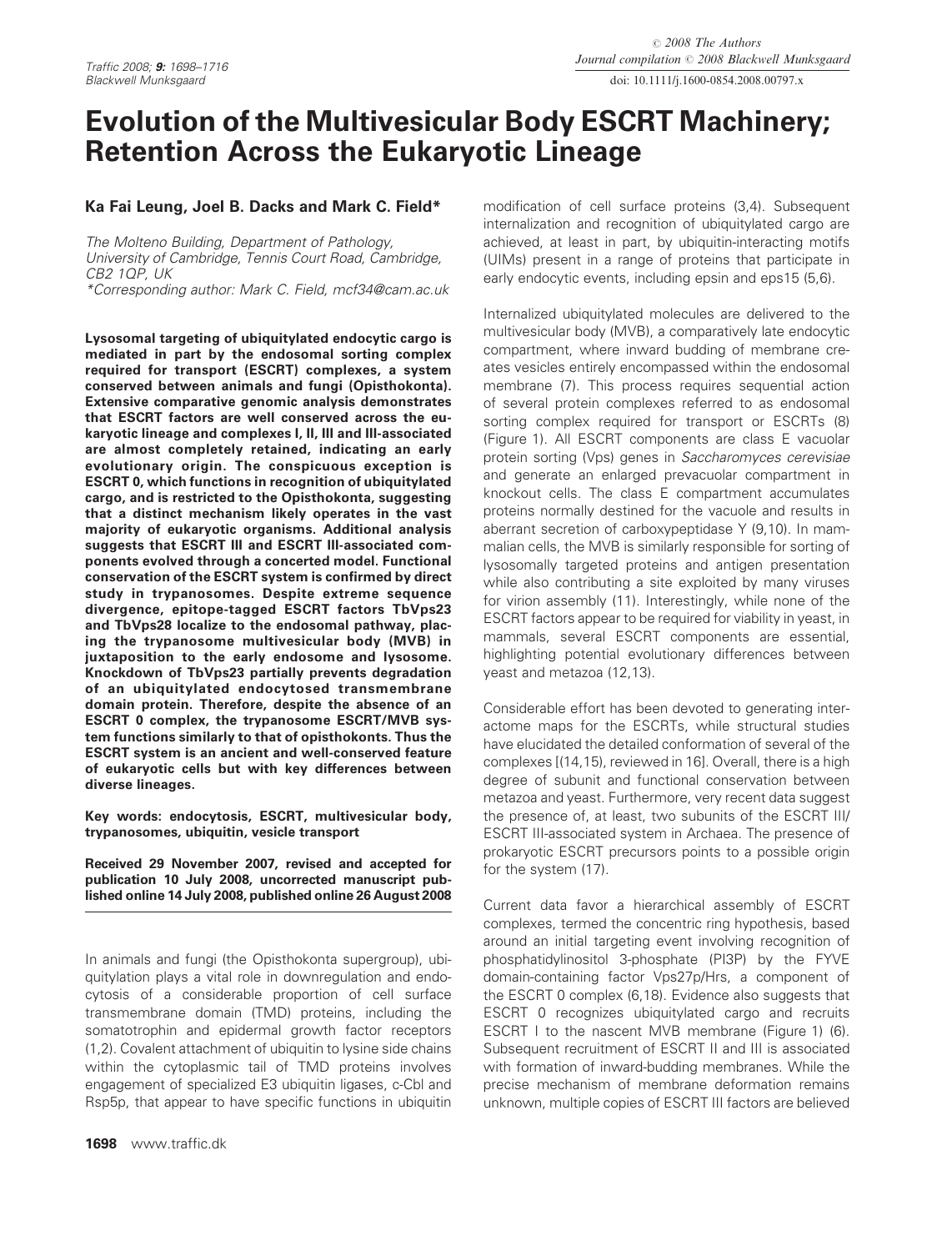

Figure 1: Schematic representation of higher eukaryote **ESCRT complex components.** The individual complexes are color coded as indicated, and each lozenge represents a single factor. Multiple copies of the same factor are not represented for simplicity, and the factors are named using the S. cerevisiae nomenclature omitting Vps. Major interaction faces between the complexes are indicated with gray lines, and the general arrangement is based on yeast two-hybrid, X-ray crystallography, glutathione S-transferase pull down and additional data from many studies but is simplified for clarity. The ubiquitylated endocytic substrate entry point is indicated, and the two subunits localized in trypanosomes (Vps23 and Vps28) are shown in bold. Note that in mammalian cells, Vps23 is referred to as TSG101, Vps31 as Alix, Hse1 as STAM and Vps27 as Hrs.

to form a lattice on the endosomal membrane [(18) and references therein]. The ESCRT III-associated complex also appears to play a role in the latter steps of this pathway, culminating in the removal of ubiquitin from cargo mediated by the deubiquitylating enzyme Doa4p in yeast (17,19–21) and by ubiquitin-specific processing protease Y (UBPY) and associated molecule with the SH3 domain of STAM (AMSH) in mammals (16). Deubiquitylated cargo is then delivered into the inward-budding vesicular structures. In mammals, ESCRT complexes are disassembled by the activity of the AAA-type adenosine triphosphatase (ATPase) Vps4 (18).

Comparative genomic and phylogenetic studies have determined that the basic features of the intracellular trafficking system were established very early in eukaryote evolution [(22) and references therein]. Much of the molecular machinery was present in a comparatively modern configuration prior to radiation of the major eukaryotic lineages. Specifically, Rab and SNARE proteins, and major subfamilies of these factors, are present across the eukaryotes, indicating probable establishment at least as early as the last common eukaryotic ancestor (LCEA). The basic vesicle coat systems, including coatomers, adaptins and clathrin, are also ancient, as are the tether complexes co-ordinating vesicle fusion (22,23). A more detailed analysis of the endocytic system not only confirms this ancient cellular complexity but also reveals significant evolutionary plasticity (24). Several lineage-specific features are observed, including opisthokont-specific factors such as caveolin, Golgi-localized, gamma-ear-containing,

#### Evolution of Multivesicular Body Machinery

ADP-ribosylation factor-binding proteins (GGAs), stonins, certain features of the adaptin complexes and lineagespecific expansions of the Rab5 subfamily, suggesting needs for specialized functions in higher eukaryotes (24,25). In contrast, there is ample evidence for secondary losses, including entire adaptin complexes and the endocytic factor Rab4 (26,27). This earlier work also suggested the conservation of ESCRT factors, while a further study has specifically highlighted the distribution of Vps25 (24,28). Similarly, evidence for MVB-like organelles in diverse eukaryotes has been reported (29–32). The best characterized thus far have been among apicomplexans using an ATPase-defective mutant of Vps4, while the apparent absence of several ESCRT components from the lineage was also noted (29).

Experimental examination of components in evolutionarily distant eukaryotes is important for at least two reasons; functional data are essential (i) for validation of homology where sequence similarity is equivocal and (ii) to provide insight into evolutionarily conserved functions. The African trypanosome, Trypanosoma brucei, is a unicellular protozoan parasite and, as a member of the Excavata, evolutionarily distant from metazoan and fungal organisms (33). Because of experimental tractability and medical importance, the trypanosome trafficking system is comparatively well characterized (26,34). Interest also stems from some remarkable features, including the predominance of glycosyl-phosphatidylinositol-anchored proteins and the presence of a specialized flagellar pocket responsible for all membrane traffic to and from the plasma membrane (35). Recently, we described structures morphologically related to MVBs and ubiquitin-dependent internalization and degradation of trypanosome TMD proteins (30,36,37). The ubiquitylation pathway appears biochemically similar to higher eukaryotes but with the distinction that genes for E3 ubiquitin ligases related to Rsp5 or c-Cbl are absent from all non-opisthokont lineages (37).

The absence of identifiable endocytic E3 ligases in trypanosomes, and potentially other factors from these and additional lineages (24,29), prompts a detailed analysis of the ESCRT/MVB machinery across the full eukaryotic range. Additionally, despite clear conservation between mammalian and yeast ESCRTs, both taxa are opisthokonts (33) and hence represent a narrow sampling. Therefore, the complete pattern of eukaryote ESCRT diversity is unexplored.

In this study, a comprehensive comparative genomic analysis of ESCRT components was undertaken in conjunction with direct functional investigation of trypanosome Vps23 and Vps28 orthologues, candidate components of the trypanosome ESCRT complex. Our data indicate a remarkable level of conservation of the ESCRT system but some significant lineage-specific aspects as well.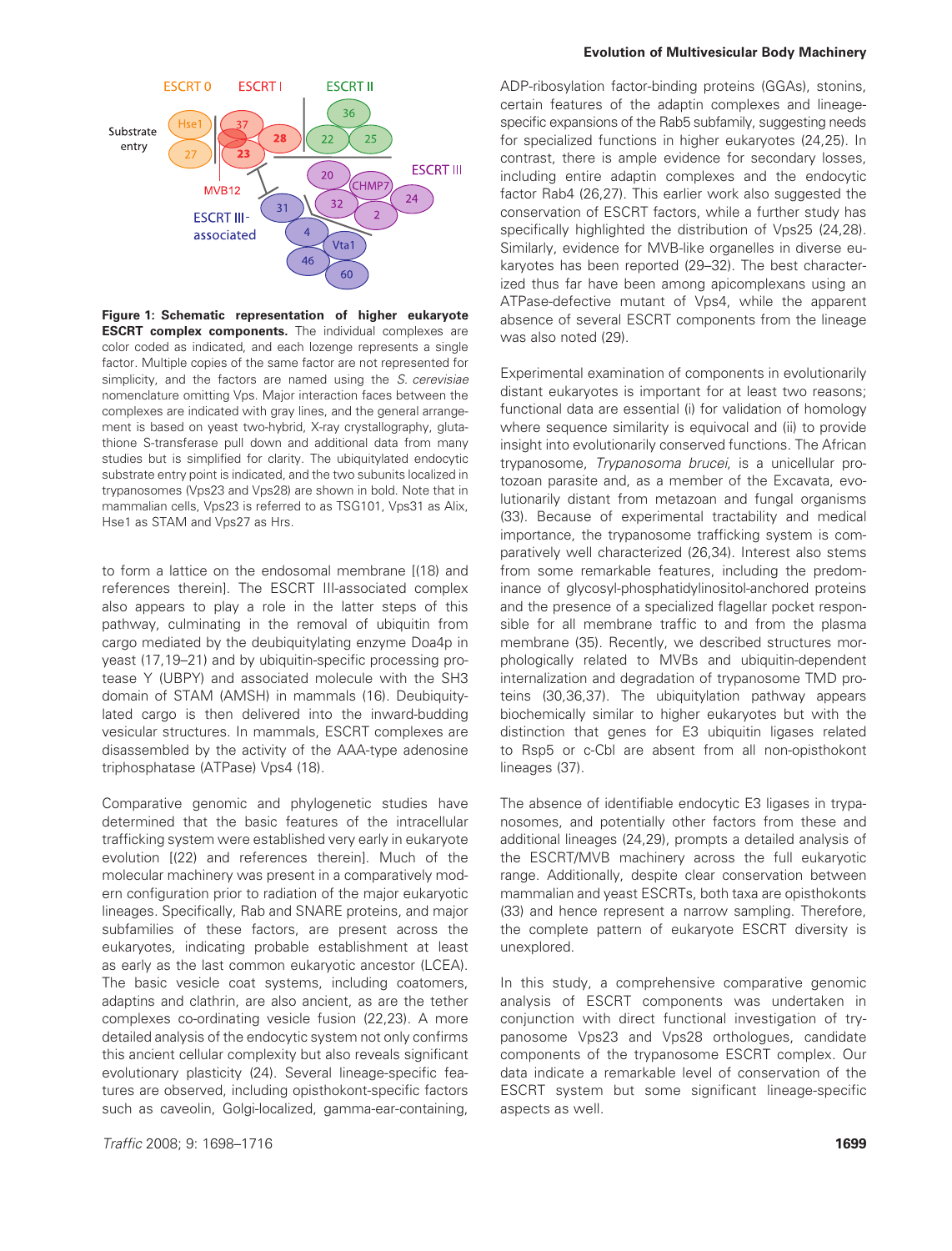

Figure 2: Distribution of ESCRT components across the range of eukaryotic taxa. Data are based on BLAST results together with alignments and phylogenetic analysis and are represented as a Coulson plot (see Materials and Methods). Large taxon groupings are color coded, and a key defining the factors represented by each sector is given at the bottom in gray. Filled sector, an identification based on a clear reverse BLAST result and/or additional evidence through analysis of the sequence by CLUSTAL or phylogeny. Open sector, not found. White numbers in some sectors indicate that multiple copies of these factors were found in these genomes and are the products of distinct genes. Accession numbers are provided in Table S1.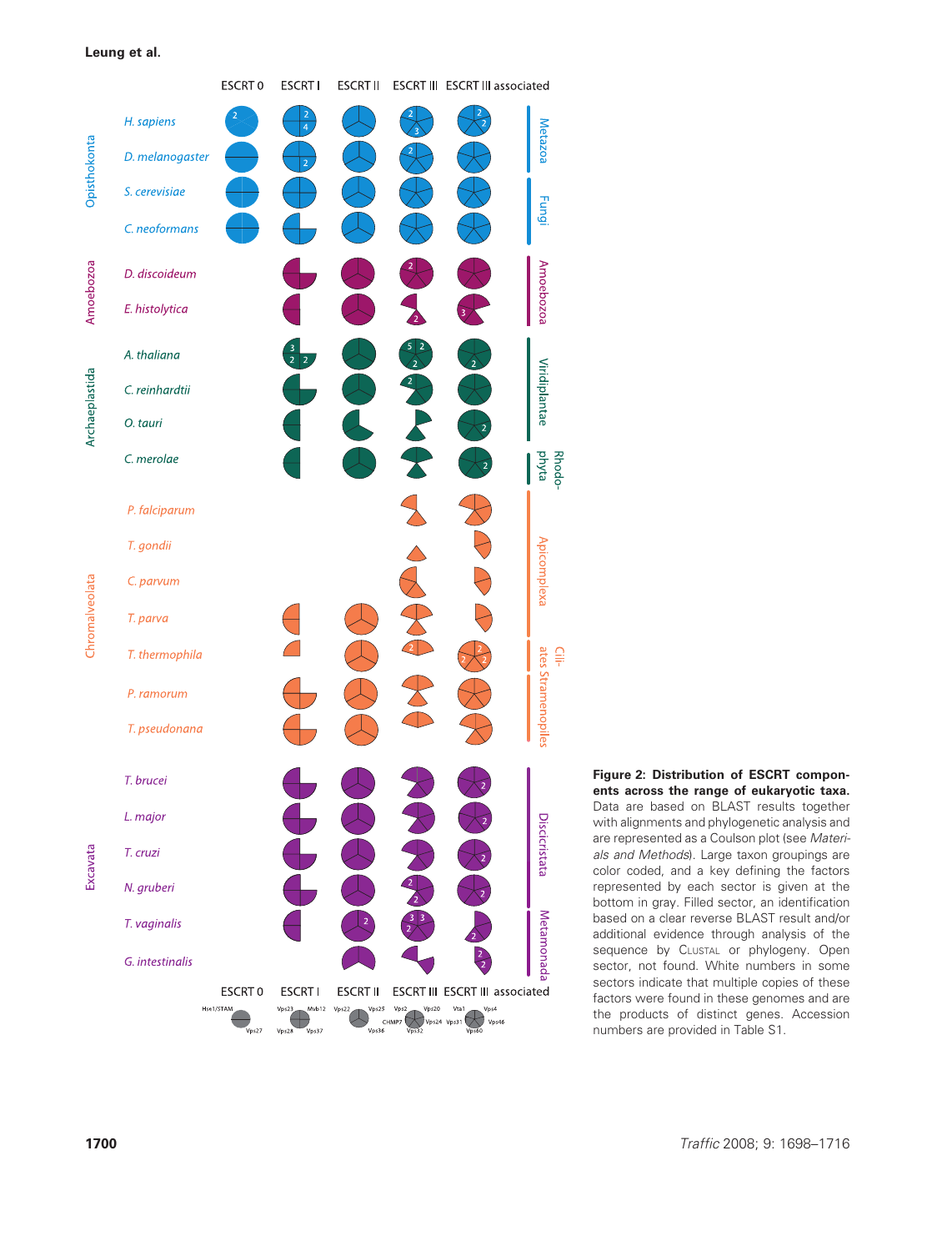# **Results**

#### An ancient origin for the ESCRT system

Using comparative genomics, we evaluated the presence of ESCRT complexes 0, I, II, III and the ESCRT IIIassociated factor genes across a broad range of available eukaryote genomes (Figure 2). We included four opisthokonts, two amoebozoans, four archaeplastidans, seven chromalveolates and finally six excavates (Figure 2); importantly, all sampled genomes are completed, and together, these taxa provide fair coverage of eukaryotic diversity. Each genome was parsed by a combination of homology searches and phylogenetic analyses, enabling classification of identified ESCRT components (Figures 2 and 3, Tables S1 and S2).

From the overall representation of ESCRT coding sequences, the most dramatic finding was that ESCRT I, II, III and ESCRT III-associated complexes are highly conserved across the five supergroups (Figure 2). Therefore, a nearuniversal system for trafficking of cargo through the MVB system, including internal budding of membranes and recognition of ubiquitylated TMD proteins is probably present throughout the eukaryotic lineage. This taxonomic distribution is most simply interpreted as the result of an origin for the ESCRT complexes predating speciation of the eukaryotic supergroups from the LCEA and implies the presence of an ESCRT system of near-modern configuration in the ancestor. Significantly, the AAA-type ATPase, Vps4, responsible for recycling ESCRT subunits from the MVB was retained by all taxa, indicating a highly conserved mechanism for delivering energy to the system and is consistent with recent evidence for an archaeal origin for Vps4 (17). Interestingly, CHMP7, a component of the ESCRT III complex (63), is found in genomes from plant, amoebozoan and excavate taxa. Although the distribution is sparse, this suggests that CHMP7 is a more general feature of ESCRT machinery than previously assumed and was possibly present as part of the ESCRT machinery in the LCEA. Overall, our data confirm previous work that demonstrate a conserved ESCRT system (8,24,28), but dramatically extend the scope of that conservation.

In addition to a trend of ESCRT complex retention, we observed expansion of genes encoding several subunits. Homo sapiens provides the only example of an expanded ESCRT 0 subunit, signal transducing adaptor molecule (STAM) (Hse1 in S. cerevisiae). Expansion of ESCRT I subunit copy number, while embracing all four subunits, is restricted to multicellular opisthokonts and plants. It is worth noting that although Mvb12 was found only in humans, yeast and Drosophila in this analysis, the high divergence between human and yeast Mvb12, together with its small size, may result in lack of detection by basic local alignment search tool (BLAST) analysis. Thus, we cannot rule out its presence in additional taxa. The sole example of expansion in ESCRT II is in Trichomonas

vaginalis, an organism with lineage-specific amplification of endocytic machinery factors (38). ESCRT III subunit expansion is more widespread and observed in unicellular and multicellular species. The most frequent ESCRT IIIassociated multicopy gene is Vps46. However, it is not clear if the LCEA contained multiple Vps46 genes or if this represents an additional example of lineage-specific amplification of endocytic factors (25).

In contrast to the conservation of ESCRT I, II, III and ESCRT III-associated complexes, ESCRT 0 is restricted to the Opisthokonta. The absence of ESCRT 0 from some non-opisthokonts has been suggested previously (24,29), but the present analysis provides exhaustive evidence for this specificity and moreover effectively rules out secondary loss as an explanation. We validated these observations by BLAST searches of 15 additional complete, or near-complete, genomes/expressed sequence tag (EST) databases and also of the entire non-redundant sequence database, restricted to non-opisthokont eukaryotes (see Materials and Methods). While VHS domaincontaining factors were recovered, there was no evidence for ESCRT 0 subunits from any of these searches.

ESCRT 0 provides both the interface for substrate entry and a role in initial targeting of the ESCRT machinery to endosomal membranes. Hence, this finding has a major impact on views of ESCRT function (6,18), implying that the majority of eukaryotes utilize a mechanism distinct from that in the Opisthokonta for initial contact with ubiquitylated cargo and the endosomal membrane. Furthermore, the LCEA could not have used an ESCRT 0-dependent mechanism.

## Lineage/lifestyle-specific patterns of ESCRT representation

While substantial conservation of the ESCRT components across eukaryotic evolution is clear (Figure 4A), some secondary loss can be confidently predicted. Absence of individual subunits may be the result of failures in detection. For Giardia in particular, we and others find that the extreme evolutionary divergence of this organism frequently results in failure to recover candidate orthologues (24,39,40). This may account for a number of Giardia absences, but complete failure to detect ESCRT I-encoding sequences is likely significant and suggests minimized MVB machinery. Evidence for an unusual endocytic system in Giardia has been presented (41). CHMP7 homologues are also likely to have been lost on multiple occasions.

The most significant absences are in three apicomplexan taxa: Plasmodium falciparum, Toxoplasma gondii and Cryptosporidium parvum. Confirming and extending earlier work (24,29), we find that all three genomes lack genes encoding ESCRT I and II subunits; several of the subunits from ESCRT III and ESCRT III-associated complexes were also not identified. Given the apparent absence of entire complexes from several related organisms, we consider these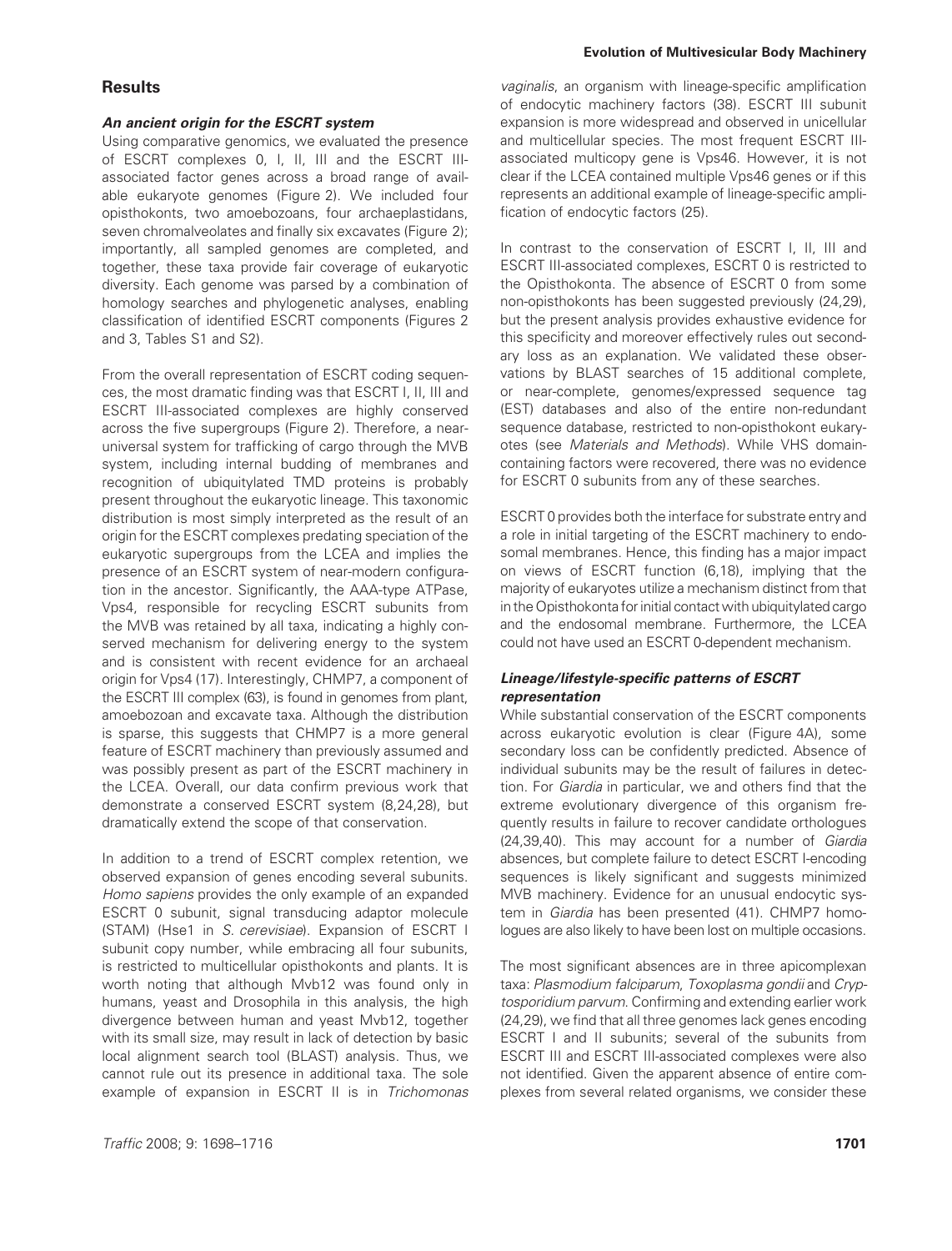

Figure 3: Phylogenetic reconstruction of Snf7 and Vps24 domain ESCRT families. Bayesian phylogenetic trees for Vps20/32/60 (A) and Vps2/24/46 (B). Numerical values (x/y/z) indicate statistical support for MRBAYES/PHYML/RAxML (posterior probability/bootstrap/bootstrap, respectively) for all nodes with support better than 0.80/50%/50%. Nodes of interest are in bold. Values for highly supported nodes have been replaced by symbols as follows: closed circles denote nodes with 0.99/99%/99%, while open circles denote nodes supported by 0.95/80%/80%. Species names are colored for supergroup and correspond to those in Figure 2. Figure 3 continued on next page.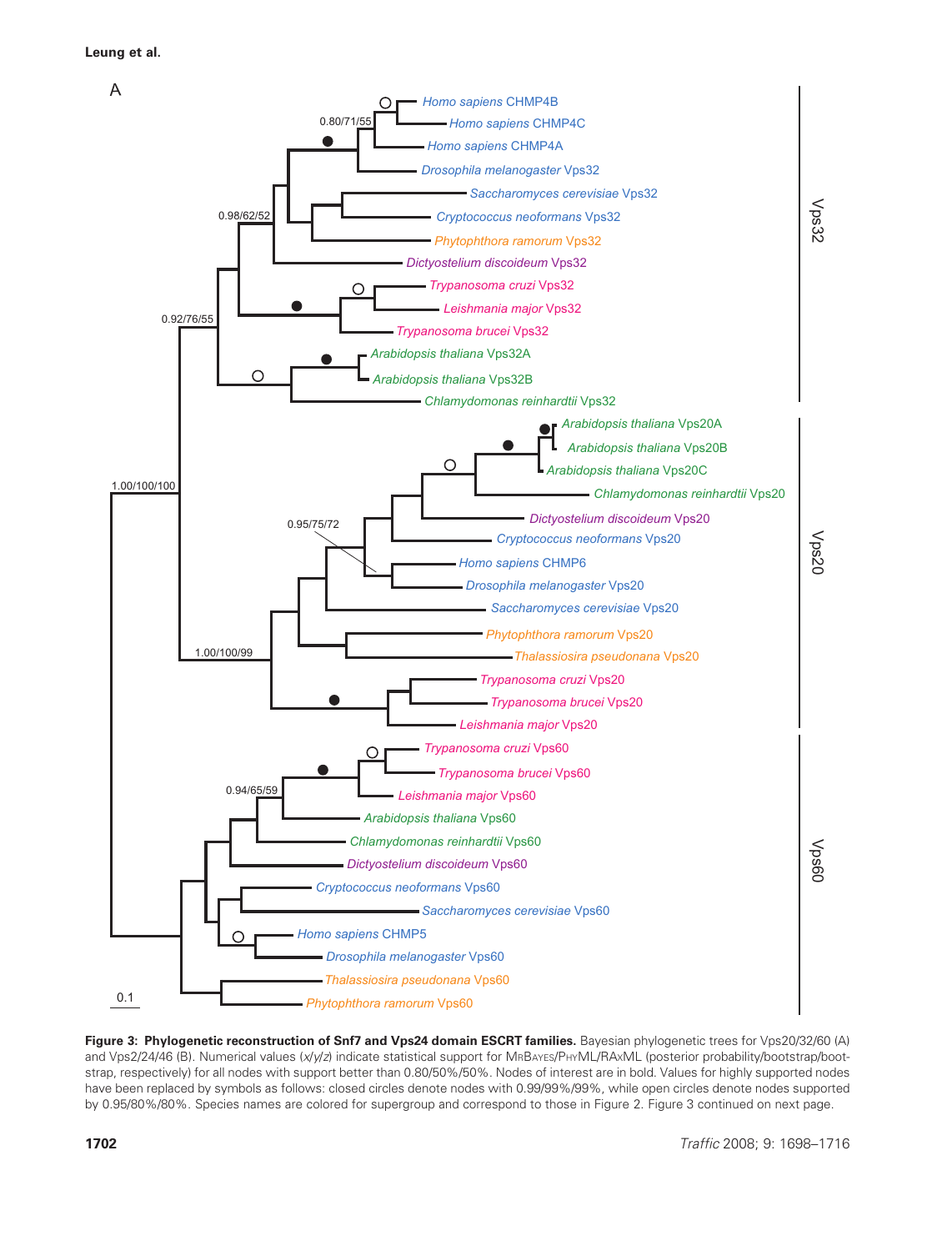

Figure 3: Continued from previous page.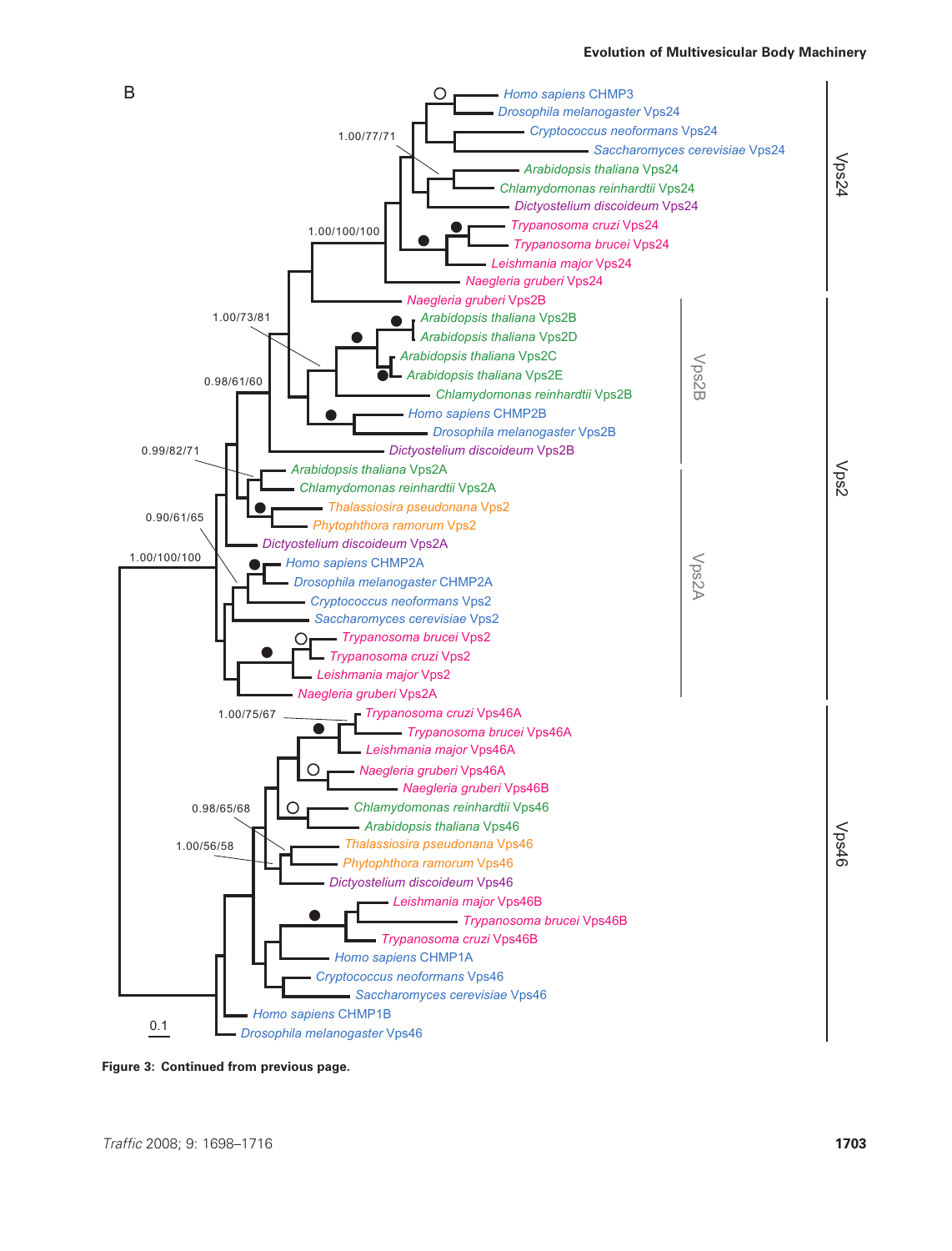

Figure 4: Model for evolution of ESCRT complexes. A) Schematic of ESCRT complexes but with subunits absent in several taxa shown in gray and remaining conserved subunits shown using the color scheme of Figure 1. Overall, there is a remarkable level of conservation. The most prominent evolutionary variation is restriction of ESCRT 0 to the Opisthokonta, but critically, it appears that core interactions between the subunits are almost completely conserved, suggesting an evolutionary highly stable configuration. B) Sequence relatedness and symmetry between ESCRT III and ESCRT III-associated subunits. BLAST analysis indicates significant and bidirectionally detectable sequence similarity between Vps2, Vps24 and Vps46 (white) and Vps20, Vps32 and Vps60 (black). Note that in each case, one factor is related to the two others as detected by PSI-BLAST (data not shown), but no interfamily similarity is detected, suggesting independent origins for Vps2/24/46 and Vps20/32/60, consistent with distinct architectures revealed by analysis for coiled-coil domains (Figure S1). C) Model for evolution of ESCRT III and ESCRT III-associated subunits. A progenitor ESCRT complex containing one member each of Vps2/ 24/46 and Vps20/32/60 (white and black) gave rise by sequential gene duplications to distinct ESCRT III and ESCRT III-associated subunits. The proposed root is supported by analysis of an archaeal homologue of Vps2/24/46. Subsequent duplication of the ESCRT III subunits generated the configuration seen in most eukaryotes.

observations likely to be real and not sampling artifacts. However, the distribution is not easily explained as subunits for ESCRT I and II are recovered from a fourth apicomplexan, Theileria parva, and non-apicomplexan chromalveolates. Additional searches, using ESCRT I and II sequences from both S. cerevisiae and T. parva, against all Plasmodium species at NCBI failed to identify additional ESCRT I or II complex candidates within these taxa. By contrast, interrogation of the Theileria annulata genome successfully identified orthologues of Vps23p (ESCRT I) and all ESCRT II subunits (data not shown), strengthening this finding.

# Evolution of ESCRT III and ESCRT III-associated subunits

Position-specific iterated (PSI)-BLAST analyses were performed to probe for deeper sequence relationships

between members of the ESCRT complexes. With two exceptions, no homology was detected between any of the ESCRT factors. However, relationships between a subset of the ESCRT III and ESCRT III-associated subunits were found encompassing two families, each comprised of three subunits; one family shares an Snf7 domain (Vps20, Vps32 and Vps60) and the second a Vps24 domain (Vps2, Vps24 and Vps46) (Figure 4B). These relationships were confirmed by sequence similarity and secondary structure prediction. Both gene families encode proteins of similar molecular weights  $(\sim 25$  kDa) and are predicted to contain extensive coiled-coil regions (Figure S1). Interestingly, the N-terminal glycine of Vps20p is highly conserved in orthologues throughout the supergroups, suggesting that N-myristoylation plays an important role when Vps20 is present. No evidence was found that the Snf7 and Vps24 families are homologous to one another. These data indicate that the Snf7 and Vps24 families are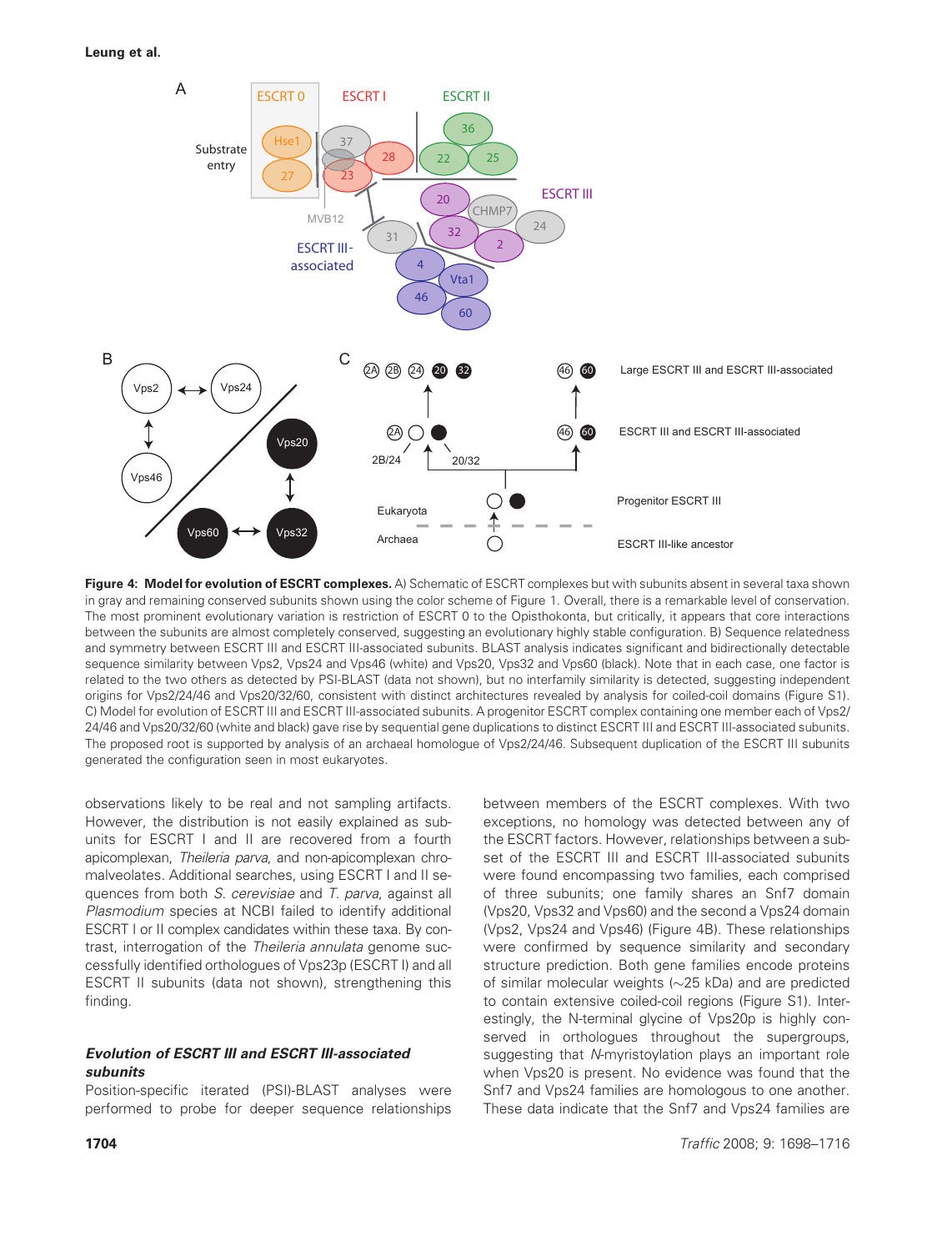likely the only ESCRT factors where common ancestry is present within or between the complexes.

Interestingly, within these protein families, extensive gene amplification was detected, for example expansion of Vps20, 32 and 60 in several taxa (Figure 2 and Table S1). Most frequent are expansions in copy numbers of Vps2 (ESCRT III) and Vps46 (ESCRT III-associated) genes, evident in taxa from multiple supergroups. Significantly, these subunits are related at the sequence level (Figure 3B). Vps2p and Vps46p are small proteins and likely present in more than one copy per ESCRT complex (18). However, the third member of this family, Vps24, is not subject to gene expansion but instead appears to have been lost on multiple occasions (Figure 2).

Phylogenetic analysis was used to investigate evolution of the various paralogous ESCRT components (see Materials and Methods and Supporting Information for full details). Analysis of Snf7 sequences containing Vps20, Vps32 and Vps60 from all taxa in Figure 2 provided moderate resolution, separating Vps60 from Vps20 and Vps32 and also verifying the assignment of these sequences as Vps60 orthologues (Figure S2). Further analysis following removal of long-branch/highly divergent sequences provided robust support for monophyly of Vps60, Vps32 and Vps20 with representatives of all five supergroups present in each clade (Figure 3A) and confirms that the duplications giving rise to these three protein families predate their ancestor.

Similarly, analysis of Vps60, Vps32, Vps20 and CHMP7 sequences was also performed. CHMP7 consists of two domains, each with homology to SNF7, and so the N-terminal and C-terminal domains were analyzed individually. Preliminary analysis suggested that, despite CHMP7 homology, the T. vaginalis genes may have a distinct evolutionary history (data not shown) and were therefore excluded from further analysis. The remaining N-terminal CHMP7 domains clustered with good support (Figure S3). Additional analysis with only CHMP7 C-terminal domains and SNF7 recovered a cluster of the C-terminal CHMP7 domains. However, support for C-terminal domain monophyly was obtained for Bayesian analysis only, with other methods showing no support overall (data not shown). This is highly suggestive of a single origin for CHMP7 predating the LCEA, but the sparse identification of CHMP7 and equivocal phylogenetic relationships means that conclusive reconstruction of CHMP7 evolution cannot be obtained with presently available data or methods.

Vps24 domain-containing protein sequences were subjected to phylogenetic analysis, allowing classification of orthologues of all three families (Figure S4, Table S2, data not shown). This analysis recovered monophyly for Vps46 and Vps24 but indicated possible paraphyly of the Vps2 family (Figure S4), suggesting that the duplications giving rise to the Vps24 domain-containing proteins predates LCEA. A smaller data set with divergent sequences

removed confirmed this result (Figure 3B). The root leading to Vps46 was placed within the Vps2 clade in the best topology, and a clade of Vps2B sequences plus Vps24 was moderately well supported. This implies that Vps24 is actually a subset of a larger Vps2 family, indicating the presence of an additional gene duplication in the Vps2/24/ 46 family of ESCRT III factors compared with the analogous Snf7 family. A further analysis, including several archaeal homologues of Vps2, placed the root for the Vps2 domain family between clades of ESCRT III-associated and ESCRT III homologues (Figure S5).

## Analysis of ESCRT function in a divergent system

We considered sequence divergence, absence of the ESCRT 0 complex from non-opisthokont species and the additional taxon-specific specializations (24) to warrant direct experimental validation of predicted ESCRT genes in at least one organism. Furthermore, the differential phenotypes of ESCRT gene ablation/knockdown on endocytic trafficking in yeast and metazoa raises the possibility of significant functional divergence when considering organisms from additional supergroups. We selected the African trypanosome on account of evolutionary position and the presence of an ubiquitylation pathway within the endocytic system (35–37). Components of ESCRT I were targeted as, in metazoa and fungi, these factors provide dramatic phenotypes (42).

The trypanosome orthologues of both Vps23 and Vps28 were examined (Tb11.01.5840, Figure 5A, and Tb11.01.2510, Figure S6, respectively). Alignment of Tb11.01.5840 to S. cerevisiae Vps23p and H. sapiens TSG101 illustrates the level of divergence between the excavate and the opisthokont sequences; while the opisthokont sequences are 23% identical, Tb11.01.5840 is only 14% identical to H. sapiens TSG101 and 13% identical to S. cerevisiae Vps23. Furthermore, Tb11.01.5840 lacks a predicted ubiquitin E2 variant (UEV) domain; this may be because of extreme sequence divergence or true absence. Regardless, we consider the assignment of functional similarity equivocal based on sequence alone, compounded further by the presence of a second candidate trypanosome Vps23 orthologue, Tb11.01.4703, with marginally lower identity to Vps23 and TSG101 (Figure S7). Analysis of Tb11.01.5840 gene product function strongly indicated an orthologous relationship to Vps23 and thus is designated as TbVps23. Nonetheless, this does not rule out Tb11.01.4703 as an additional Vps23 orthologue.

## TbVps23 is required for proliferation and localizes to the endosomal system

We initially ascertained if TbVps23 expression was required for cell proliferation. Knockdown of TbVps23 messenger RNA by RNA interference (RNAi) was specific and achieved >80% ablation of message, as determined by quantitative real-time polymerase chain reaction (qRT-PCR) (Figure 5B). A rapid and significant impact on the growth of bloodstream form (BSF) trypanosomes was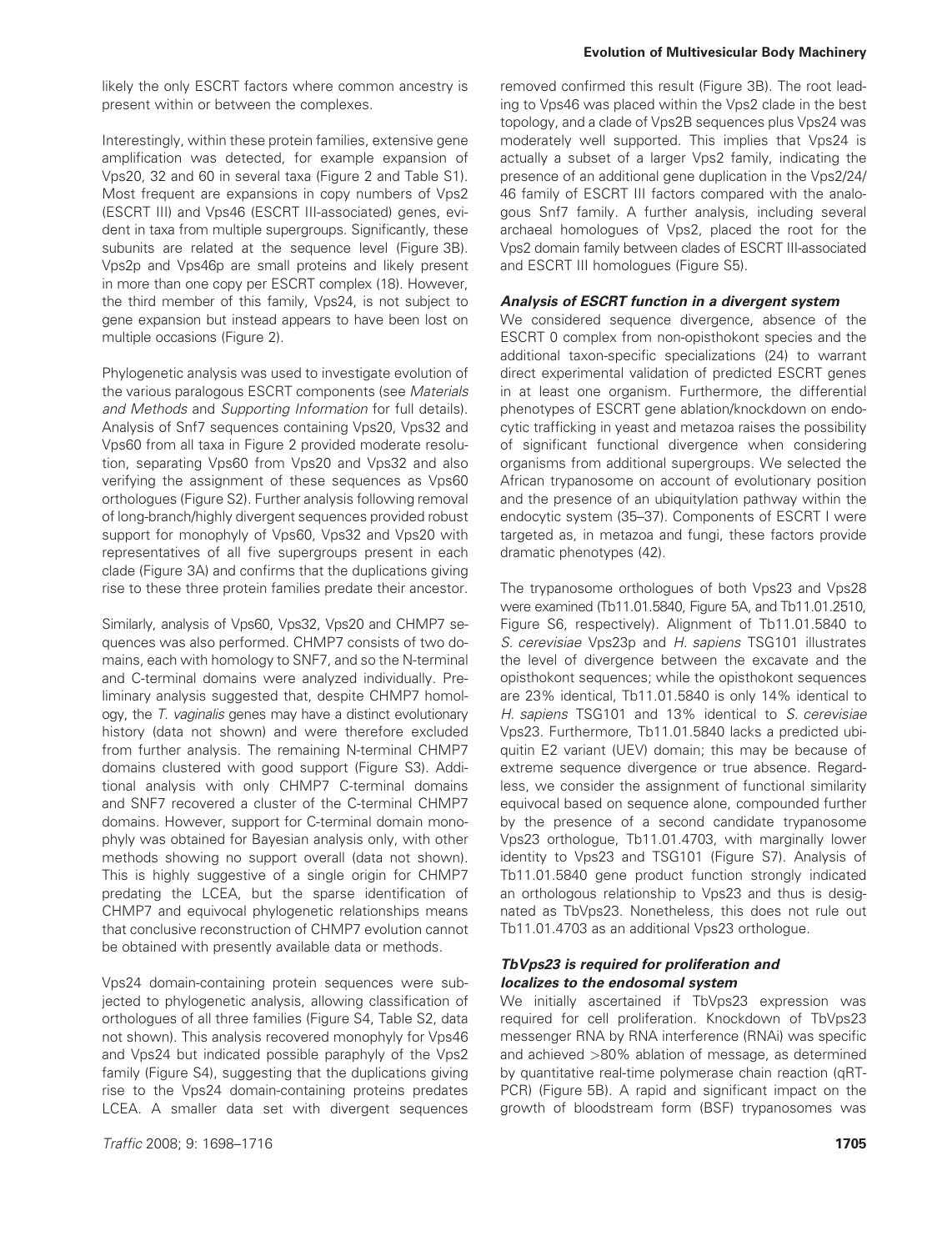

Figure 5: The trypanosome orthologue of Vps23 is required for robust growth. A) Clustal alignment of H. sapiens TSG101, S. cerevisiae Vps23p and Tb11.01.5840. Residues identical in two or more sequences are shaded gray, while residues identical to the top sequence are shown as '.'. Dashes indicate gaps introduced to optimize the alignment, and an  $\sim$ 100 amino acid C-terminal extension from Tb11.01.5840 is omitted. B) Knockdown of TbVps23 results in specific loss of Tb11.01.5840 messenger RNA (mRNA). qRT-PCR data are shown for induced (open symbols) or uninduced (closed symbols) cells after 48-h induction. Abundance of Tb11.01.5840 mRNA is normalized to  $\beta$ -tubulin, and knockdown is approximately 80%. Error bars derive from duplicate experiments and show standard deviation. C) Growth for cells under knockdown for TbVps23. Cells induced (open symbols) or uninduced (closed symbols) were grown over a period of 9 days and cell numbers monitored. A cumulative growth curve expressed as fold cell number is shown. Note that, at day 6, the RNAi has clearly broken, and the cells are growing at a normal rate. Similar data have been obtained for multiple independent experiments.

obtained within 24 h (Figure 5C), indicating that TbVps23 is required for normal cellular function. The culture escaped from the RNAi system after  $\sim$ 6 days, and a normal growth rate was restored, a common occurrence with RNAi (43,44). No evidence for a specific cell cycle block, accumulation of vesicles or enlargement of the flagellar pocket was observed (data not shown), indicating that TbVps23 does not participate directly in early endocytic events or cell cycle control (45).

TbVps23 was localized by ectopic expression of a C-terminal hemagglutinin (HA)-tagged version of the protein. Immunofluorescence demonstrated diffuse staining across the cytoplasm, with multiple puncta in interphase cells located between the nucleus and the kinetoplast, the region of the cell containing essentially all the endosomal apparatus in trypanosomes (Figure 6A) (34). Selective gating of the fluorescence signal indicated that these puncta contained

the most concentrated TbVps23 signal, and in subsequent images, selective gating was used to more clearly facilitate colocalization with endosomal markers. Co-staining with affinity-purified antibodies against trypanosome Rab5A, Rab11, clathrin, EpsinR and the lysosomal marker p67 [(46–48); Gabernet-Castello and M. C. F., manuscript in preparation] demonstrated that TbVps23 located to a compartment juxtaposed to the Rab5A early endosome and the lysosome (Figure 6B). TbVps23 also showed some colocalization with EpsinR and clathrin. However, the TbVps23 compartment is clearly distinct from the Rab11 recycling endosome, consistent with a location for TbVps23 between the early and the late regions of the endosomal system, similar to the location of TSG101 in yeast and mammalian cells (42).

We also examined the location of a second ESCRT I component, TbVps28 (Tb11.01.2510, Figure S6), to confirm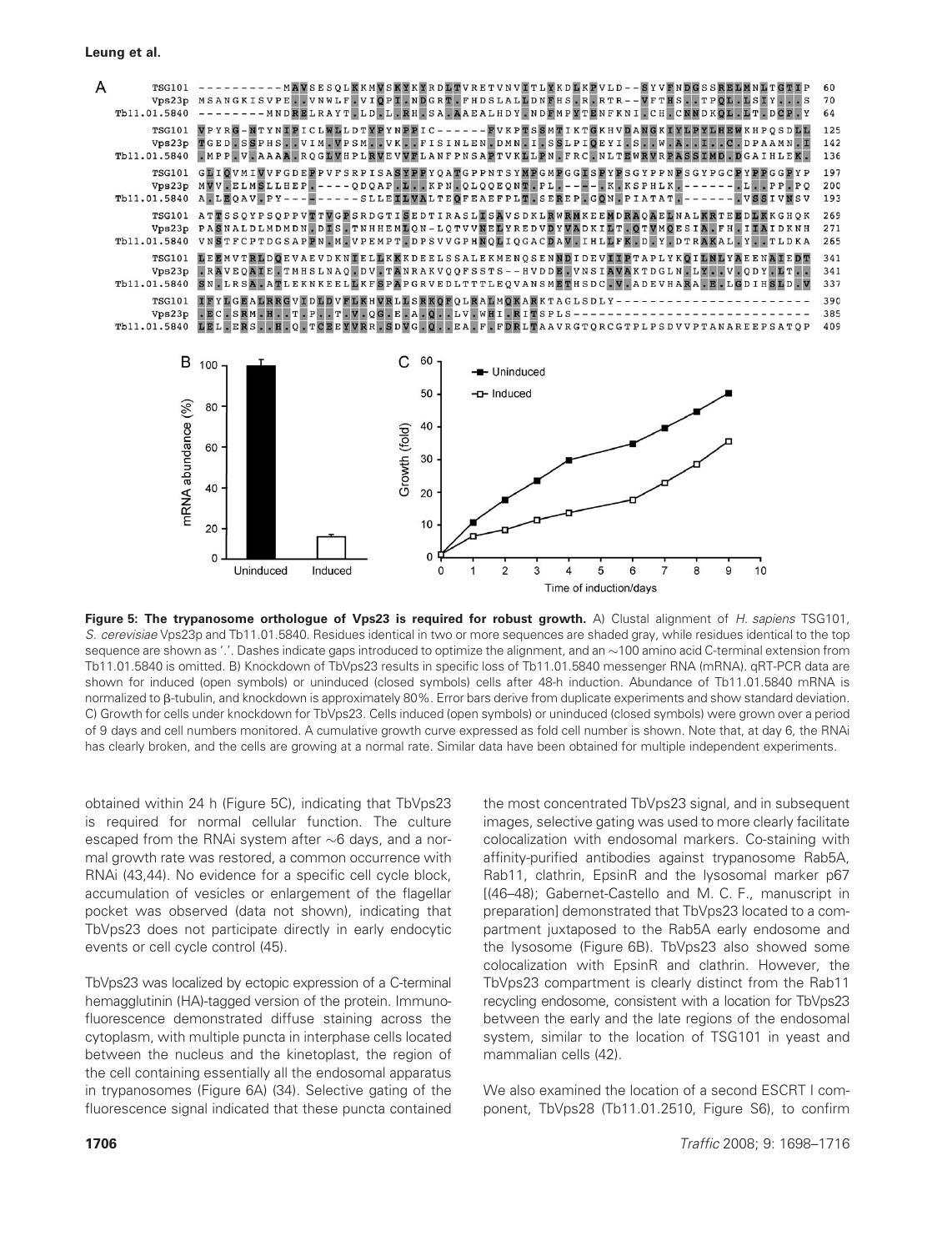

Figure 6: Legend on next page.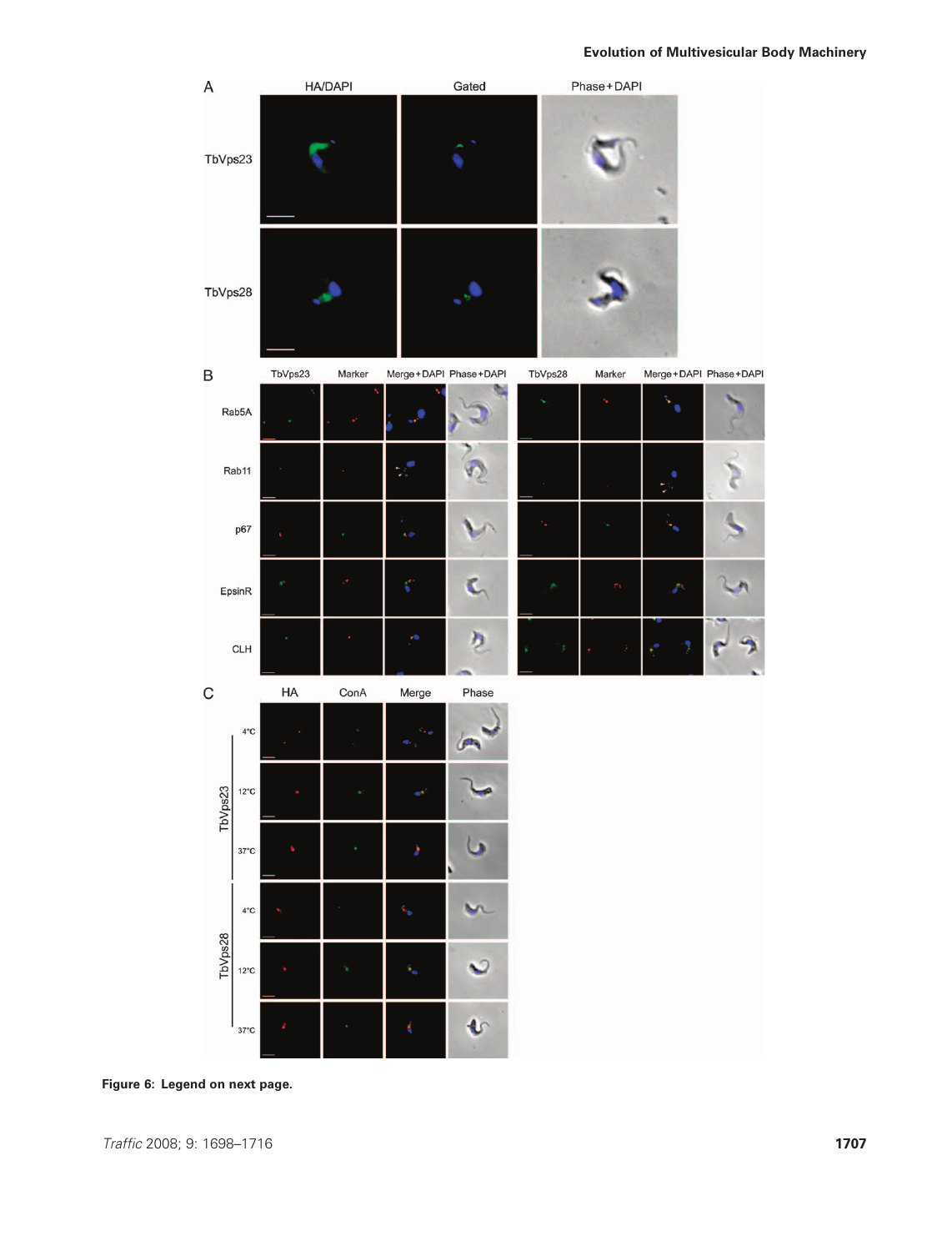the assignment of TbVps23. TbVps28 is rather better conserved with opisthokont homologues than Vps23 and therefore could be more confidently assigned based on sequence. Again, an HA-epitope-tagged form of the protein was expressed in trypanosomes, and a location similar to TbVps23 was obtained (Figure 6A). The antigen localized to the posterior region of the cell between the nucleus and the kinetoplast, was juxtaposed to Rab5A and p67, and distinct from Rab11 (Figure 6B). As with TbVps23, TbVps28 showed some colocalization with EpsinR and clathrin. Furthermore, both TbVps23 and TbVps28 were juxtaposed with ConA under conditions where endocytosis is blocked at the early endosome by reduced temperature [(47), Figure 6C]. Finally, by creation of a double transformant, we coexpressed HA-TbVps23 and FLAGtagged TbVps28 to facilitate colocalization; fluorescence signals for both proteins were coincident (Figure 7). These colocalization data essentially eliminate concerns with mistargeting of epitope-tagged protein as the probability of equivalent mistargeting of both constructs is highly remote. Hence, both TbVps23 and TbVps28 are localized to the same endosomal structures residing between the nucleus and the kinetoplast and intimately associated with both the early endosomes and the lysosome. We previously reported the presence of MVB-like structures in trypanosomes, which includes electron-dense vesicular profiles enclosed within a limiting membrane between the nucleus and the kinetoplast (30). That position is similar to the MVB in animals and fungi, and consistent with the location of TbVps23 and TbVps28, demonstrating conservation of positioning of MVBs in trypanosomes and opisthokonts.

## TbVps23 and TbVps28 are cytosolic factors

We further investigated the subcellular localization of TbVps23 and TbVps28 by subcellular fractionation (Figure 8). While the TMD fusion protein BiPNTm was predominantly found in the membrane fraction, both TbVps23 and TbVps28 were almost exclusively found in the soluble fraction, consistent with the large levels of cytosolic staining observed by immunofluorescence (Figure 6A). Furthermore, this is consistent with the current model, whereby ESCRT I subunits are mainly cytosolic but recruited onto the endosomal membrane of sorting MVBs either by ESCRT 0 or, presumably, by some other mechanism in trypanosomes.

# TbVps23 is required for turnover of ubiquitylated endocytic cargo proteins

In a final test for conservation of function, we directly analyzed the role of trypanosome ESCRTs in endocytic trafficking. We previously demonstrated that the cytosolic domain of invariant surface glycoprotein (ISG)65 contains conserved lysine residues, which are essential for endosomal targeting and rapid turnover. Furthermore, using a chimeric reporter construct, we demonstrated covalent attachment of ubiquitin in a context-specific manner to proteins entering the endocytic pathway (36,37). These data suggest a high degree of similarity between endosomal trafficking of trypanosome surface proteins and MVB/lysosomal targeting in higher eukaryotes. We anticipated that knockdown of TbVps23 would result in stabilization of the protein.

Indeed, we observed a decrease in turnover of endogenous ISG65 over a protracted period in the presence of TbVps23 knockdown in bloodstream form (BSF) cells compared with control cells. At 4 h after addition of cycloheximide, nearly 40% of ISG65 was degraded in the uninduced cells, while less than 20% was degraded when TbVps23 was knocked down (Figure 9). This stabilization was incomplete and probably because of residual expression of TbVps23 (Figure 5) or possibly alternate pathways. However, these data confirm a very similar function for TbVps23, Vps23p and TSG101 and most importantly provide validation of functional equivalence between highly divergent ESCRT complex orthologues retaining less than 15% sequence identity.

# **Discussion**

We describe an evolutionary analysis of the factors comprising the eukaryotic ESCRT complex, greatly extending several earlier partial studies [(24,28,29) and reviewed in 16]. The major feature is high conservation of ESCRT components, and with the exception of three apicomplexa, there is substantial retention of ESCRT I, II, III and ESCRT III-associated complexes by all taxa. Our findings also

Figure 6: TbVps23 and TbVps28 localize to the endocytic system of trypanosomes. A) Location of TbVps23 and TbVps28 HA-tagged proteins. Both proteins were visualized with mouse anti-HA antibody and a FITC-conjugated secondary antibody (green) and cells counterstained with DAPI for DNA (blue). TbVps23 and TbVps28 localize to the posterior of the cell, which corresponds to the location of the trypanosome endocytic apparatus. Both punctate and diffuse cytosolic staining were observed; the 'gated' panels show more harshly processed data to emphasize only the punctata. Similar gating is used for (B) and (C). B) Colocalization with a panel of endosomal markers to Rab5A, Rab11, p67, EpsinR and clathrin heavy chain (CLH). Cells are counterstained with DAPI for DNA (blue). There is clear juxtaposition for TbVps23 and TbVps28 with Rab5A (early endosome), p67 (lysosome), clathrin and EpsinR (sorting endosomes) but not for Rab11 (recycling endosome), suggesting a location close to the early endosome/lysosome axis. Positions of Rab11 and TbVps23 or TbVps28 are indicated by arrowheads in some panels for clarity. C) Demonstration that TbVps23 and TbVps28 are on endosomal compartments. Cells expressing TbVps23HA or TbVps28HA were allowed to take up FITC-conjugated ConA (green) at the indicated temperatures, fixed and co-stained for HA (red). There is clear colocalization at 12°C, where ConA is preferentially blocked at the Rab5 early endosome and some at  $37^{\circ}$ C when ConA has reached the lysosome (47). At  $4^{\circ}$ C, ConA is not internalized and remains in the flagellar pocket. Cells were co-stained for DNA with DAPI (blue). Scale bars in all panels are  $2 \mu m$ .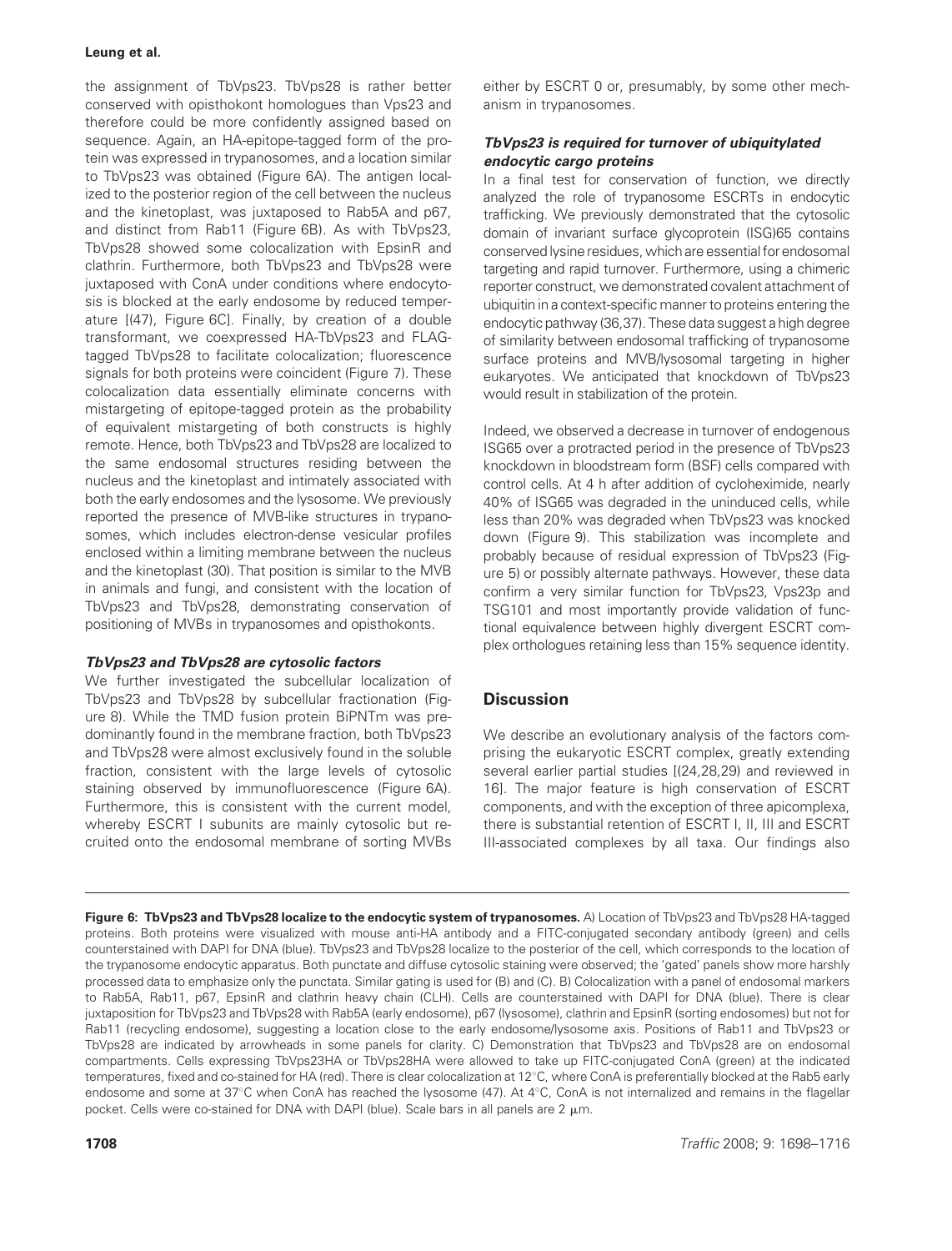

Figure 7: TbVps23 and TbVps28 colocalize. To confirm that TbVps23 and TbVps28 are present on the same structures, a FLAG epitopetagged version of TbVps28 was coexpressed in the cell line already expressing HA-tagged TbVps23. When these cells were examined with anti-FLAG (red) and anti-HA (green) antibodies, clear coincidence of both epitope-tagged proteins was obtained. Cells were co-stained for DNA with DAPI, and the scale bar is  $2 \mu m$ .

suggest that CHMP7 may contribute to ESCRT function in more taxa than previously assumed. This bioinformatic evidence is extended by functional validation of selected subunits in T. brucei, a taxon evolutionarily distant from the organisms where ESCRTs have been characterized to date. These data indicate functional conservation from opisthokonts to excavates for at least two ESCRT I subunits and altogether suggest conservation and general applicability of all but one of the major features of the system. Bolstering this conclusion are reports of organelles morphologically similar to MVBs from taxa of the major eukaryotic supergroups (29–32).

Significantly, however, we also found that the heterodimeric ESCRT 0 complex is restricted to members of the Opisthokonta. Vps27p, Hrs in mammals, is a key component for recognition of ubiquitylated cargo, binding clathrin and targeting ESCRT components to the endosomal membrane by recognition of PI3P through its FYVE domain (reviewed in 6). The role of this complex in seeding assembly of the ESCRT system is inherent to both the conveyor belt and the concentric circle models for ESCRT recruitment (18) but is clearly not generalizable across the eukaryotes. The nature of the cargo recognition mechanism and membrane targeting in non-opisthokonts and in the eukaryotic ancestor is presently completely unknown. Direct recognition through ESCRT I components is possible, specifically by the UEV domain of Vps23 (49), consistent with disruption of interactions between Vps27p and Vps23p in yeast that produces only a partial defect in cargo sorting. This suggests that recruitment of ESCRT I by ESCRT 0 is non-essential to initial cargo recognition (50). Alternatively, additional factors or an analogous complex to ESCRT 0 may be present. For example, there are multiple open reading frames (ORFs) that encode potential, and uncharacterized, FYVE domain-containing proteins in most eukaryotic genomes. In trypanosomes, PI3P is selectively present on endosome membranes and PI3-kinase activity is necessary for normal endocytosis, suggesting that endosomal membranes are selectively tagged by PI3P in such systems (51). There is no direct evidence to discrimi-

nate between these possibilities, but the present data do highlight potential plasticity within the ESCRT system. Furthermore, absence of ESCRT 0 suggests a distinct mechanism for interaction with the clathrin coat system in non-opisthokonts, and hence, regulation of delivery of material to the MVB must occur by a separate mechanism; for example, conservation across the eukaryotes of a clathrin-binding PPXY motif close to the N-terminus of Vps25 (28) indicates the presence of additional and conserved mechanisms for clathrin interaction. Significantly, trypanosome Vps23/TSG101 does not appear to retain a UEV, again suggesting lineage-specific aspects to ESCRT assembly and cargo recognition. Direct identification of such factors from divergent organisms is required to advance our understanding.

The absence of ESCRT I and II in Plasmodium, Toxoplasma and Cryptosporidium is also significant for both the evolution of these systems and their trafficking potential.



Figure 8: TbVps23 and TbVps28 are predominantly cytosolic. BSF cells overexpressing TbVps23HA, TbVps28HA or the TMD protein BiPNTm were subjected to subcellular fractionation. The apparent molecular weights of BiPNTm, TbVps23HA and TbVps28 are approximately 62, 52 and 28 kDa, respectively. BiPNTm was mostly found in the membrane fraction, while TbVps23HA and TbVps28 were almost exclusively in the cytosol. T denotes total lysate, S for supernatant and P for pellet fraction. Numbers indicate the molecular weight in kiloDalton.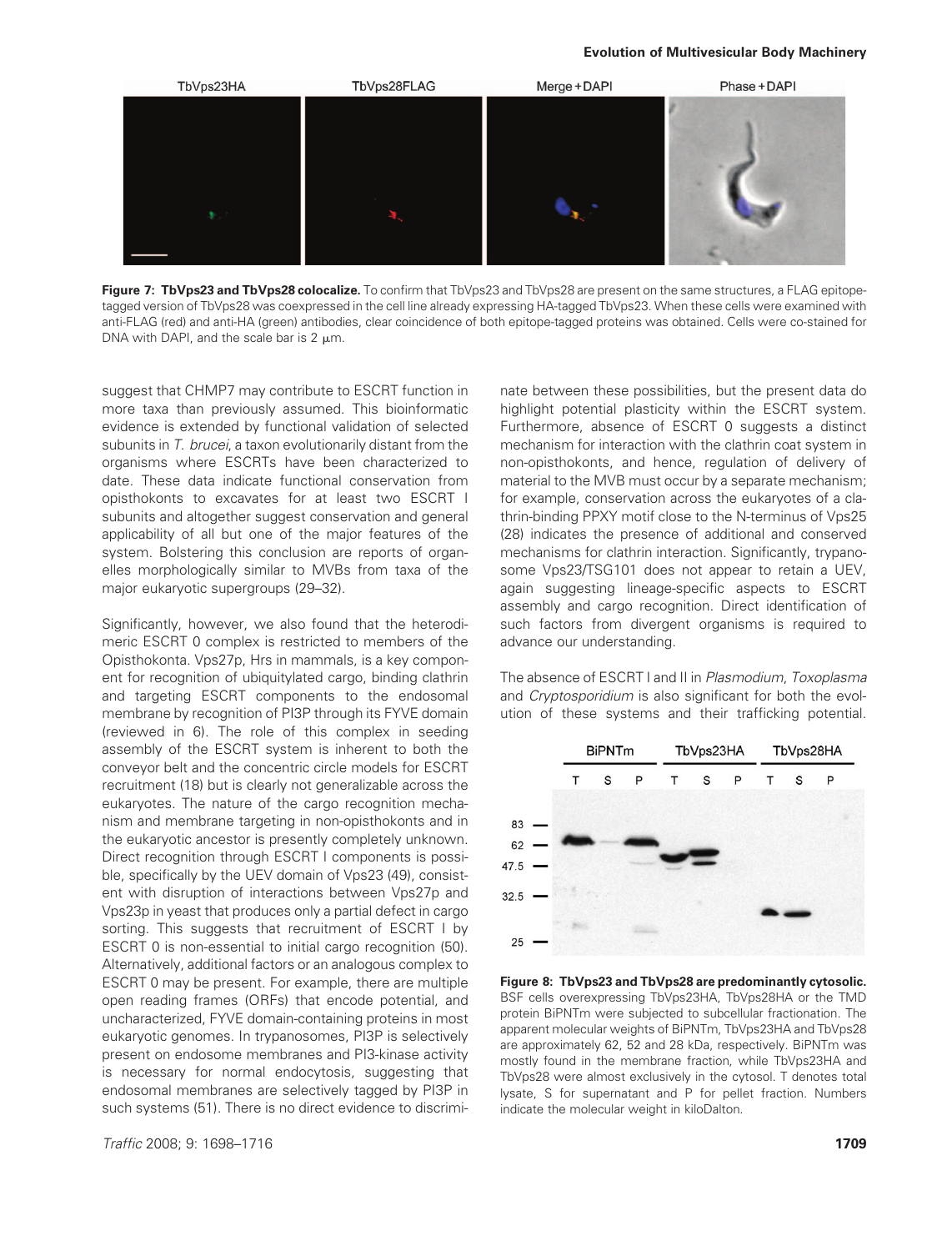

Figure 9: TbVps23 is required for degradation of ubiquitylated endocytic cargo. Turnover of ISG65 in TbVps23/TSG101 knockdown cells. Following RNAi induction, cells were treated with cycloheximide (CHX) to initiate chase, and samples were taken at time 0 and 4 h after addition of cycloheximide. Cell lysates were then subjected to SDS–PAGE. Top panel: ISG65 was detected by Western immunoblotting using an anti-ISG65-specific antibody, and levels were estimated by densitometry and normalized to BiP expression detected by reprobing. Bottom panel: ISG65 levels were normalized to time 0 (at 100%). Graph shows the percentage of ISG65 degraded in the presence or absence of TbVps23 knockdown and represents the mean of three completely independent experiments, with the standard error indicated.

Recent phylogenomic analyses (52) place Plasmodium and Theileria as sister taxa, with Toxoplasma and finally Cryptosporidium emerging as basal lineages. This suggests that the ESCRT system has been under relaxed selection in the Apicomplexa with potentially three distinct losses of ESCRT complexes I and II. Given that all the Apicomplexa analyzed have complex life cycles, are digenetic and have an intracellular parasitic lifestyle, a clear biological rationale for the multiple losses of ESCRT I and II from P. falciparum, T. gondii and C. parvum, but not from

Theileria species, is not apparent. T. gondii appears to have progressed further along the line of minimization of the ESCRT system (29) and retains few ESCRT III or ESCRT III-associated subunits. Expression of an inactive form of Plasmodium Vps4 in T. gondii results in appearance of MVB-like structures located close to early endosomes, suggesting that despite the loss of most ESCRT factors, T. gondii retains some MVB functionality. These data argue for a similar loss of selective pressure for ESCRT I and II on multiple occasions in the Apicomplexa. Moreover, this may indicate that ESCRTs III or ESCRT III-associated components can provide minimum functionality for endosomal targeting. The role of ubiquitylation in surface protein turnover, however, is unexplored in these species, and at present, a biological rationale for these multiple and similar losses is not obvious. Interestingly, these losses are similar to the absence of several tether complex subunits from these taxa (23).

By contrast, ESCRT III or ESCRT III-associated components are retained well, including in the Apicomplexa. Vps4 can be recruited to the MVB membrane by multiple factors and does appear to have several roles in coordinating the latter stages of ESCRT function. Hence, selection for retention of ESCRT III and ESCRT III-associated factors is potentially stronger than for ESCRT I and II and also consistent with minimal functionality being provided by these complexes. This hypothesis is further supported by recent evidence for a Vps4-like AAA-ATPase and Vps2-like family homologue in Archaea (17) and together with the data in this study suggests that the ancient portions of the ESCRT system may indeed be the ESCRT III or ESCRT III-associated complexes. Given that the Snf7 and Vps24 domain proteins appear capable of assembling lattice-like structures on cell membranes (17,18), and that Vps4 can introduce energy into the system facilitating conformational change, such a minimal configuration could represent an ancestral mechanism for membrane deformation. Experimental evidence is obviously required to determine if these archaeal ESCRT precursors indeed possess homologous roles specifically in the creation of intracellular vesicles, as observed in Ignicoccus (53).

We also uncovered evidence for restricted multicopy genes for several ESCRT factors. Several expansions in multicellular taxa suggest a possible requirement for ESCRT diversity in different tissues and cell types. Expansion of SNARE homologues associated with secretion has been associated with multicellularity in the past (54). ESCRT subunits are also expanded in T. vaginalis, which has undergone expansion of its endocytic membrane trafficking complement (38).

Phylogenetic analysis allowed us to consider evolution of the ESCRT system beyond the LCEA. The presence of structurally related subunits in ESCRT III or ESCRT IIIassociated complexes, multiple related Snf7 and Vps24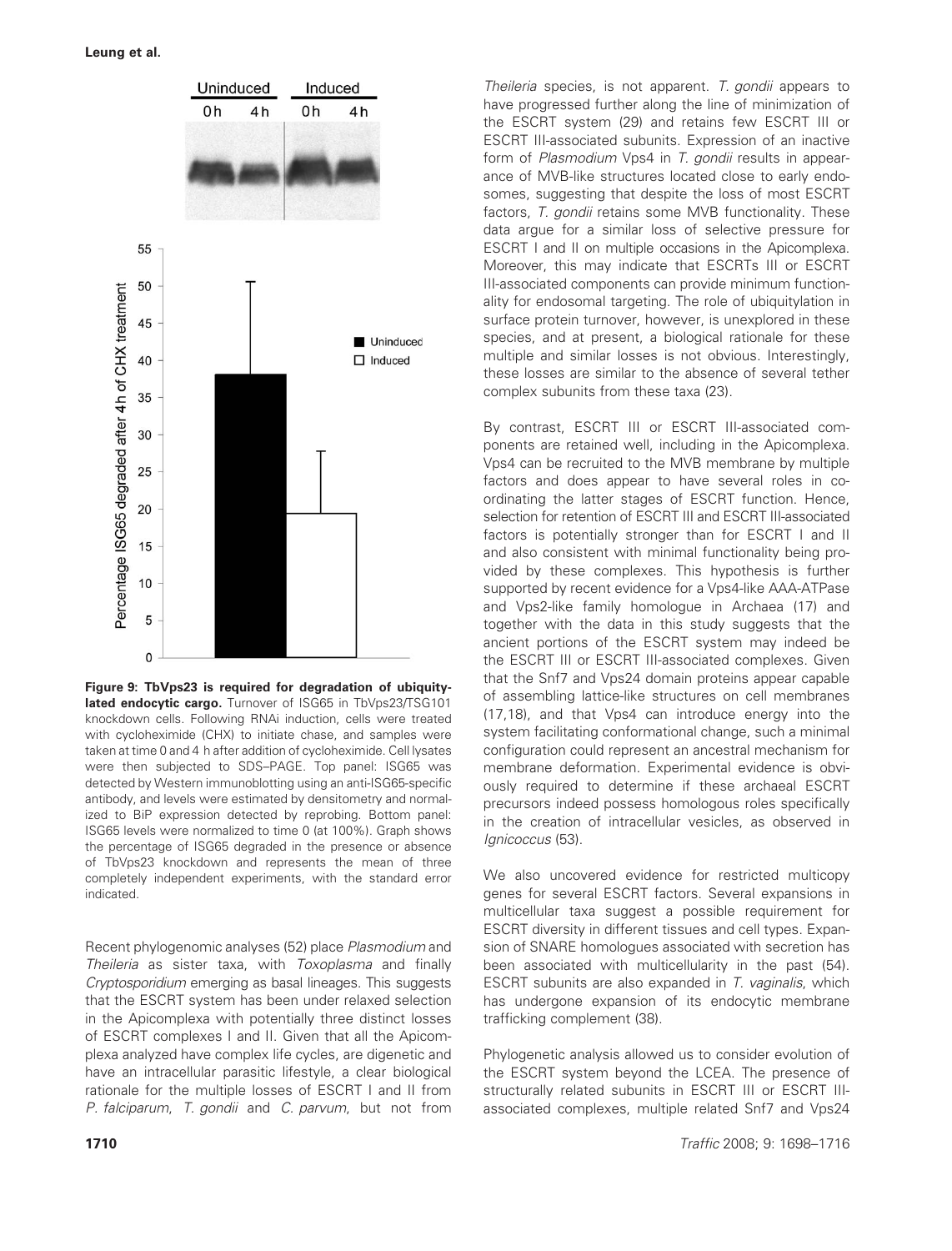family members and archaeal Vps24 homologues suggests a model for evolution of these factors by duplication and functional specialization (Figure 4C). The most parsimonious model is that the initial ESCRT complex was composed of a single Snf7 protein and single Vps24 related ancestral factor, with at least the latter derived from an archaeal source. Gene duplications of both the Snf7 and the Vps24 domain proteins at this stage allowed functional diversification into ESCRT III and ESCRT IIIassociated complexes. An additional duplication of the ESCRT III Snf7 factors gave rise to Vps32 and Vps20, while two duplications would have given rise first to Vps2A and the ancestor of 2B/24 and then to Vps2B and Vps24. Both the functional division between the ESCRT III and the ESCRT III-associated complexes and the placement of the root in the Vps2 phylogeny with the archaeal homologues support the topology proposed by our model (Figure 4C).

We extended bioinformatic insight into ESCRT system conservation by functional analysis of putative ESCRT I complex homologues in T. brucei. This allowed increased confidence in in silico predictions and examination of aspects of the ESCRT system that have been retained and are present in evolutionarily distant eukaryotes. Despite low sequence similarity for TbVps23, this factor retains a similar location within the endosomal system of trypanosomes, as in animal and fungal cells. TbVps23 also retains a similar function, blocking degradation of ubiquitylated surface proteins when subjected to RNAi-mediated knockdown. Moreover, the basic architecture and morphology of the trypanosome MVB are very similar to higher eukaryotes, both at the ultrastructural level where clear MVB-like structures can be detected (30) and in terms of relationships with the early endosomes and the terminal vacuole or lysosome.

Conservation of the endocytic system extends beyond basic characterization of molecular markers for pathways (34). Specifically, the overall features of the endocytic ubiquitylation, and possibly NEDDylation, pathway are conserved from metazoa to trypanosomes (37). However, as well as absence of an ESCRT 0 complex, we also note the absence of detectable homologues of the E3 ligases c-Cbl and Rsp5 and canonical UIM-containing epsin and eps15 molecules from non-opisthokont lineages (24,37). Overall, this suggests a distinct system operates in many, if not most, eukaryotic lineages for conjugation and recognition of surface molecules by ubiquitin.

Two separate mechanisms have been invoked to explain the evolutionary emergence of components of the eukaryotic membrane trafficking system. Components such as the SNAREs, Rabs, Sec1/Munc18 (SM) proteins and vesicle coats are proposed to encode organelle identity in some manner (55). These protein families are the products of gene duplications whereby, with one notable exception (25), the major organelle-associated families had already appeared prior to the LCEA (reviewed in 22) and most

#### Evolution of Multivesicular Body Machinery

consistent with concerted expansion, giving rise to the diverse trafficking organelles in modern cells (22,25). By contrast, evidence from systems such as the tethering complexes suggests that independent innovation of trafficking machinery also occurred at a stage prior to the LCEA (23). Clear patterns of increased complexity by gene duplication exist for ESCRT III and ESCRT III-associated complexes, but no other homology was detectable for the additional complex subunits. Thus, ESCRT evolution appears to encompass both mechanisms.

Three major vesicle coats, COPI, COPII and clathrin, are likely to be derived from a single ancestral membrane deformation complex through paralogous expansion (22). The ESCRT machinery likely evolved independently, because there is no obvious homology with these vesicle coats, and deform membranes by a distinct mechanism and in the opposite topology, all suggesting that LCEA possessed at least two vesicle forming systems with distinct origins, but which subsequently merged into a single endomembrane system.

This model of ESCRT complement and function appears to be broadly generalizable across the eukaryotes based on bioinformatic and functional studies. However, identification of the ESCRT 0 complex as an animal- and fungalspecific feature, along with the clear functional and component differences in T. brucei, stand as strong reminders that, while the system is largely conserved, important differences also exist between lineages.

# Materials and Methods

## **Databases**

Taxon sampling representing five of the six eukaryotic supergroups was used (33); a representative Rhizarian has not been fully sequenced. In the main analysis, only complete genomes were included so that failure to retrieve a candidate could be more reliably ascribed to absence or extreme divergence. At least 2 representative taxa were included from each supergroup (total of 21) to facilitate detection of secondary losses versus absence within an entire group and to minimize detection failure because of species-specific divergence. Trypanosomatid, Dictyostelium discoideum and Entamoeba histolytica data are at the Sanger Institute (http://www. genedb.org/), yeast data at Munich Information Center for Protein Sequences (MIPS) (http://mips.gsf.de/genre/proj/yeast/index.jsp) or the yeast genome database (http://www.yeastgenome.org/). Data for Chlamydomonas reinhardtii, Naegleria gruberi, Ostreococcus tauri, Phytophthora ramorum and Thalassiosira pseudonana were from Joint Genome Institute (JGI) (http://genome.jgi-psf.org/euk\_cur1.html). T. gondii data are at ToxoDB (http://www.toxodb.org/), C. parvum data from CryptoDB (http://www. cryptodb.org/cryptodb/), T. parva and Tetrahymena thermophila data from The Institute for Genomic Research (TIGR) (http://www.tigr.org/tdb/e2k1/ tpa1/, http://www.tigr.org/tdb/e2k1/ttg/), Giardia intestinalis data at GiardiaDB (http://www.giardiadb.org/giardiadb/), Cryptococcus neoformans data from the Broad Institute (http://www.broad.mit.edu/annotation/ genome/cryptococcus\_neoformans/Blast.html) and Cyanidioschyzon merolae data at the C. merolae BLAST server (http://merolae.biol.s.utokyo.ac.jp/blast/blast.html). Additional organismal genome data were obtained through the NCBI BLAST interface (http://www.ncbi.nlm.nih. gov/BLAST/). In addition, predicted proteomes for most species were downloaded by ftp from the respective database for local analysis.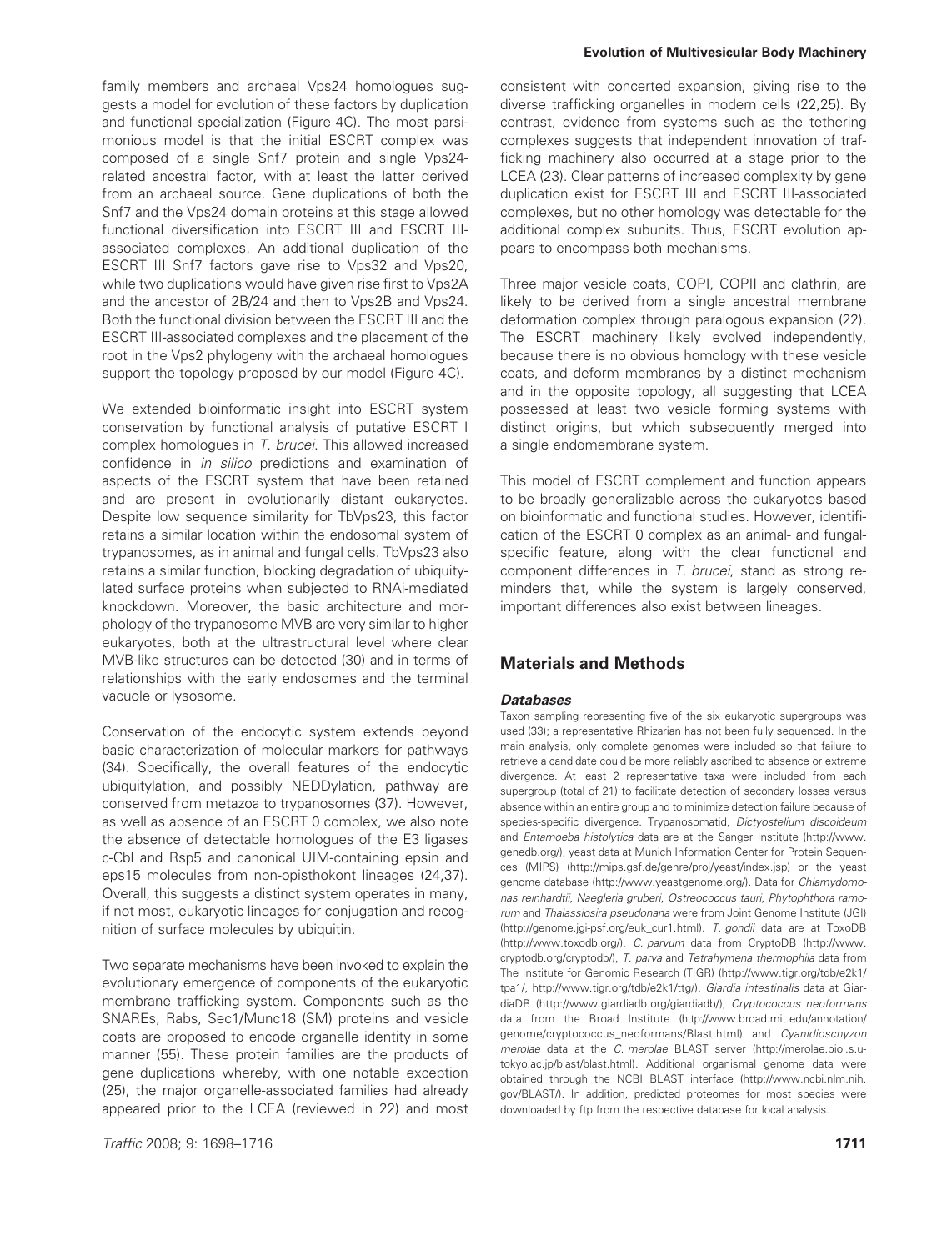To further validate the prediction that ESCRT 0 factors are opisthokont specific, the following additional near-complete genomes or EST data sets were searched for Vps27/HRS and Hse1/STAM; Hartmannella vermiformis, Euglena gracilis, Malawimonas jakobiformis, Trimastix pyriformis and Reclinomonas americana are at NCBI (http://www.ncbi.nlm.nih.gov/BLAST/), Emiliania huxleyi, Micromonas pusilla, Physcomitrella patens, Populus trichocarpa and Volvox carteri at JGI (http://genome.jgi-psf.org/euk\_cur1. html), Eimeria tenella at GeneDB (http://www.genedb.org/) and Acanthamoeba castellani was from the Human Genome Sequencing Center (http://www.hgsc.bcm.tmc.edu/bcm/blast/microbialblast.cgi?organism=). Although some VHS domain proteins and FYVE domain proteins were obtained by these searches, none had the complete domain architecture of ESCRT 0 subunits or completed reverse BLAST routines. Finally, we also searched the entire non-redundant sequence database at NCBI for these factors, restricting the analysis to 'Eukaryota, NOT Opisthokonta'.

## Taxonomic homology survey

Models of the ESCRT complexes and their components are based on published descriptions [(15) inter alia]. Initial queries typically used H. sapiens- or S. cerevisiae-predicted proteins and BLAST (56) using the BLOSUM45 amino acid matrix with manual cutoff. Where initial searches failed to recover a candidate, if a clear orthologue was available, query sequences from a closely related taxon to the target genome were used or a Smith and Waterman (57) search was conducted locally using CLC WORKBENCH V 3.0.1 with Cube hardware acceleration (http://www.clcbio. com/) against the predicted proteome. All recovered sequences were subjected to reverse BLAST using BLOSUM45 or Smith and Waterman for confirmation of orthology. Sequences were also parsed through the NCBI conserved domain database (CDDB) using default parameters and analyzed by alignment for the presence of significant sequence similarities. In addition, candidates with weak BLAST scores were subjected to phylogeny to confirm orthology. A candidate orthologue was considered retrieved if reverse BLAST recovered the original query within the top five hits. Failure to complete these tests resulted in an assignment of 'not found'. To address the possibility that distant sequence relationships were present between the ESCRT subunits, all the S. cerevisiae sequences were analyzed using three iterations of PSI-BLAST against the S. cerevisiae genome. All results were inspected. Additional alignments were performed to verify relationships.

## Alignments and phylogenetic reconstructions

Alignments were initially created using CLUSTAL (58) and adjusted manually. Only unambiguous homologous regions were retained for phylogenetic analysis. Alignments are available upon request from the authors. A data set of Snf7 homologues containing all homologues from all taxa sampled was initially analyzed to detect long-branch sequences and then further refined to produce the topology shown in Figure 3A. A similar pair of data sets were created and analyzed to produce the data in Figure 3B. Additional data sets were created to enable the specific classification of sequences from particular taxa, to root the Vps2 domain family tree with archaeal homologues and to assess the evolution of the CHMP7. Details of data sets are in Table S2.

For each analysis, PROT-TEST (59) was used to estimate the appropriate model of sequence evolution. In all cases, this resulted in the application of a WAG model plus a four-category gamma correction for among-site rate variation. Phylogenetic analysis was performed by three separate methods. To obtain the best Bayesian tree topology and posterior probability values, the program MRBAYES version 3.1.2 was used (60). Analyses were run for 10<sup>6</sup> MCMC generations, with removal of all trees prior to a plateau, established by graphical estimation. All calculations were checked for convergence and had a splits frequency <0.1. Maximum-likelihood (ML) analysis was also performed using the programs PHYML (61) and RAxML (62) with 100 bootstrap replicates. The initial and final (Figure 3) SNF7 and Vps2 data sets were additionally analyzed by Parsimony and Neighborjoining algorithms using the programs ProtPARS and NEIGHBOR from the PHYLIP package (64) with 100 bootstrap replicates.

Assessment of long-branch artifact and identification of rapidly evolving taxa were performed by analysis of an initial data set for each of the SNF7 (Figure S2) and Vps2 (Figure S4) protein families by all five analytical methods. The resulting topologies were mostly consistent, but the support values in the parsimony and neighbor-joining analyses were significantly lower, particularly for monophyly of Vps60 (Table S3), suggesting that longbranch artifact might be interfering with phylogenetic signal. Consistent with this, several sequences appeared to be rapidly evolving as assessed by incongruous regions in the alignments and in divergent branch lengths in the resulting tree topologies. Once removed, the support values for the key nodes rose in general (Figures 3, Figures S8 and S9, Table S3) and were similar across all methods suggesting alleviation of long-branch artifacts.

Nodes with better than 0.95 and 80% bootstrap support are considered robust, and nodes with better than 0.80 posterior probability and 50% bootstrap support are shown.

## Culturing of bloodstream forms of T. brucei

Bloodstream form Molteno Institute trypanosomal antigen type (MITat) 1.2, derived from Lister strain 427 and expressing VSG 221, were cultured in Hirumi medium iteration (HMI-9) complete medium (HMI-9 supplemented with 10% heat-inactivated FBS, 100 U/mL penicillin, 100 U/mL streptomycin and 2 mm L-glutamine) (65) at 37°C with 5%  $CO<sub>2</sub>$  in a humid atmosphere in non-adherent culture flasks with vented caps. Cells were maintained at densities between 10<sup>5</sup> and 5  $\times$  10<sup>6</sup> cells/mL. Single marker bloodstream (SMB) line was used for expression of tetracycline-inducible constructs (66). Ectopic expression of plasmid constructs was maintained using antibiotic selection at the following concentrations: G418 and hygromycin B at 2.5  $\mu$ g/mL and puromycin at 0.1  $\mu$ g/mL.

## Plasmid constructs for overexpression and RNA interference

Primers for amplification of an RNAi target fragment were designed using RNAit (67). RNAi target fragments were PCR amplified using Taq DNA polymerase with TbVps23RNAi-F (5'-ACTTTTTGTCCCACAGACGG-3') and TbVps23RNAi-R (5'-CCAACAACTCCAACACATCG-3') and cloned into the tetracycline-inducible RNAi expression vector p2T7<sup>TAblue</sup>, linearized with Eam1105I. Trypanosome orthologues of Vps23 and Vps28 were PCR amplified from trypanosome 427 genomic DNA using Vent DNA polymerase (New England BioLabs). PCR products were cloned into the BSF expression vector pXS5, containing sequence for a C-terminal HA-epitope tag, using HindIII and Apal using the following primers: TbVps23-F 5'-CTAGAAGCTTATGAATGATAGGG AGTTGCGG and TbVps23HA-R 5'-CTATGGGCCCCGACATAATGGCATGAAGCTG for TbVps23HA; TbVps28-F 5'-CATAAGCTTATGGAAGTGGCATTCACCATTTC and TbVps28HA-R5'-CTATGGGCCCCGCCTTTGGCCGTCGCGC for TbVps28HA. TbVps28FLAG was PCR amplified with TbVps28-F and Vps28FLAG-R 5'-CATGAATT-CCTAC TTGTCGTCATCGTCTTTGTAGTCCGCCTTTGGCCGTCGCG-3'. The pHD1034-GRASP-RFP vector and TbVps28FLAG PCR product were digested with BamHI and EcoRI, respectively, and then blunt-ended with Klenow fragment for 3 h at 37°C. Klenow-treated vector and PCR product were purified and digested with HindIII. Following DNA purification, the plasmid vector was treated with shrimp alkaline phosphatase for 24 h at 37°C. All constructs were verified by standard sequencing methods (Geneservice Ltd) prior to introduction into trypanosomes, and expression was further verified by western blotting where appropriate.

## Transfection of BSF T. brucei

 $3 \times 10^7$  cells (0.9–1.0  $\times$  10<sup>6</sup> cells/mL) per transfection were harvested at 800  $\times$   $\bm{g}$  for 10 min and washed with cytomix (2 mm EGTA, pH 7.6; 120 mm KCl; 0.15 mm CaCl<sub>2</sub>; 10 mm K<sub>2</sub>HPO<sub>4</sub>/KH<sub>2</sub>PO<sub>4</sub>, pH 7.6; 5 mm MgCl<sub>2</sub>; 0.5% glucose; 100 μg/mL BSA; 1 mm hypoxanthine and 25 mm HEPES, pH 7.6). Cells were resuspended in 400  $\mu$ L of cytomix and transferred to 2-mm gap electrocuvettes containing  $10-25 \mu$ g of linearized DNA plasmid. Electroporation was performed using a Bio-Rad Gene Pulser II (1.4 kV and 25  $\mu$ F). Cells were transferred to a flask containing HMI-9 complete medium and allowed to recover at 37°C for 6 h. Antibiotic(s) was added for selection, and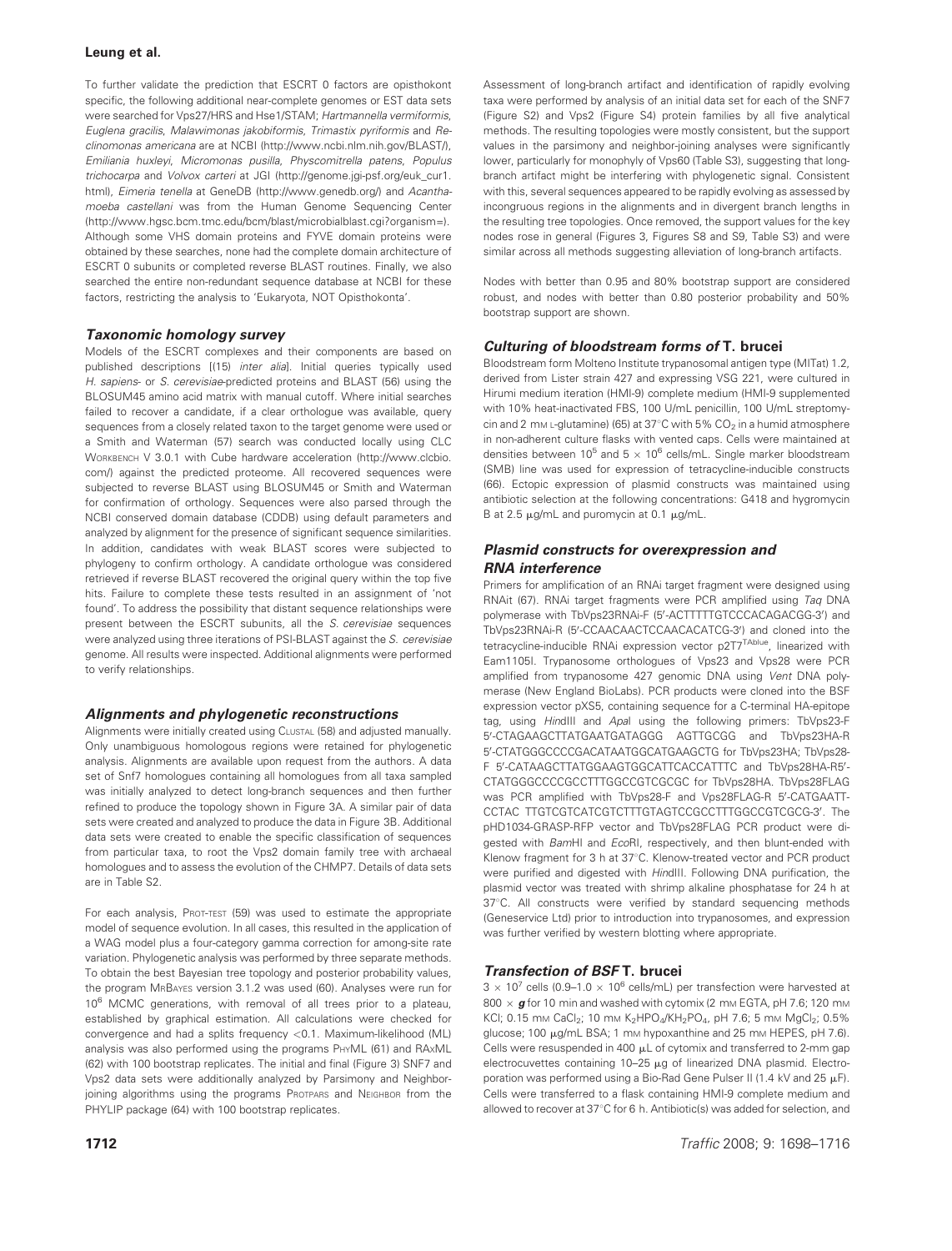cells were subdivided into a 24-well plate. Positive clones were selected 5- to 6-day post-transfection.

#### RNA interference and growth analysis

Following transfection with the relevant RNAi construct, clones were selected for hygromycin antibiotic resistance. RNAi was induced with  $1 \mu$ g/mL tetracycline, which was added fresh daily. Cells were quantified using a Z2 Coulter Counter (Coulter Electronics) and maintained between  $10^5$  and  $5 \times 10^6$  cells/mL.

#### Quantitative real-time polymerase chain reaction

1  $\times$  10<sup>8</sup> cells were harvested at 3500  $\times$  g for 10 min at 4°C and washed with ice-cold PBS and quick frozen in dry ice for 1 min. RNA was purified using the RNeasy mini kit (Qiagen) according to the manufacturer's instructions. RNA concentration was quantified using a ND-1000 spectrophotometer and NANODROP software (Nanodrop Technologies). qRT-PCR was performed using iQ-SYBRGreen Supermix on a MiniOpticon Real-Time PCR Detection System (Bio-Rad) and was quantified using OPTICON3 software (Bio-Rad). The following primers were used for qRT-PCR: TbVps23-RTF2 5'-AGCAATTTGAAGCTCGGTTT and TbVps23-RTR2 5'-ATGGCTCTTCTCGTG-CATTT and was performed exactly as described (37).

#### Immunofluorescence analysis

Cells were harvested at 800  $\times$   $\boldsymbol{g}$  for 10 min at 4°C and washed with icecold Voorheis's-modified phosphate-buffered saline (vPBS; PBS supplemented with 10 mm glucose and 46 mm sucrose, pH 7.6) (68). Cells were then fixed in 3% paraformaldehyde in vPBS for 10 min at  $4^{\circ}$ C. Fixed cells were washed with ice-cold vPBS and applied to poly-lysine microscope slides (VWR International) and sectioned with an ImmEdge Pen (Vector Laboratories) for 20 min. For permeabilization, cells were incubated with 0.1% Triton-X-100 in PBS for 10 min at room temperature and washed three times for 5 min with PBS. Samples were blocked in 20% FBS in PBS for 1 h at room temperature. Fixed cells were incubated with primary antibodies for 1 h at room temperature, followed by three washes for 5 min in PBS. Secondary antibodies were then applied for 1 h at room temperature and washed as above. Samples were dried and coverslips were mounted using Vectashield mounting medium supplemented with 4',6-diamidino-2 phenylindole (DAPI) (Vector Laboratories, Inc.). Coverslips were sealed with nail varnish (Max Factor Inc.).

Antibodies were used at the following dilutions: mouse and rabbit anti-HA epitope immunoglobulin G (IgG) (both from Santa Cruz Biotechnology Inc.) at 1:1000, rabbit anti-ISG65 (from M. Carrington, Cambridge, UK) at 1:1000, rabbit anti-Rab5A at 1:200, rabbit anti-Rab11 at 1:400, mouse anti-p67 (from J. Bangs, Madison, WI, USA) at 1:1000, rabbit anti-clathrin heavy chain at 1:250 and rabbit anti-TbEpsinR at 1:500. Secondary antibodies were used at the following dilutions: anti-mouse Oregon Green (Molecular Probes) at 1:1000 and anti-rabbit Cy3 (Sigma) at 1:1000. The cells were examined on a Nikon Eclipse E600 epifluorescence microscope fitted with optically matched filter blocks and a Hamamatsu ORCA charge-coupled device camera. Digital Images were captured using METAMORPH software (Universal Imaging Corp.) on a Windows XP computer (Microsoft Inc.), and the raw images were processed using ADOBE PHOTOSHOP 7.0 (Adobe Systems Inc.).

#### Concanavalin A uptake assay

1.5  $\times$  10<sup>6</sup> cells were harvested at 800  $\times$  g for 10 min at 4°C and washed with serum-free HMI-9 supplemented with 1% BSA. Cells were subsequently incubated in serum-free HMI-9 with 1% BSA for 20 min at 4°C, 12°C or 37°C in Eppendorf tubes, after which they were labeled with 50 mg/mL fluorescein isothiocyanate (FITC)-conjugated concanavalin A (ConA) (Molecular Probes) and incubated for a further 30 min at the above temperatures to allow for uptake. FITC–ConA was diluted out by the addition of vPBS, and cells were harvested by centrifugation at 800  $\times$   $\bm{g}$  for 10 min at 4°C. Labeled cells were fixed and co-stained as described above.

#### Subcellular fractionation studies

 $1 \times 10^8$  cells were washed twice in ice-cold PBS and subsequently resuspended in 100 µL of hypotonic lysis buffer (10 mm Tris-HCl, pH

**Traffic 2008; 9: 1698–1716** 1713 1713

#### Evolution of Multivesicular Body Machinery

7.5). Cells were incubated on ice for 5 min and then centrifuged at  $4^{\circ}$ C for 10 min at 20 000  $\times$  g. The supernatant was transferred to a fresh tube, mixed with an equal volume of  $2\times$  sodium dodecyl sulfate (SDS) sample buffer and incubated at 95°C for 10 min. The pellet fraction was washed with 100  $\mu$ L of hypotonic lysis buffer and then resuspended in 100  $\mu$ L of ice-cold sample lysis buffer (50 mm Tris–HCl, pH 7.5; 150 mm NaCl and 1% Nonidet P-40) and incubated on ice for 25 min to lyse membranes. An equal volume of  $2\times$  SDS sample buffer was added and incubated at 95 $\mathrm{°C}$  for 10 min. The supernatant and membrane fractions were then subjected to SDS–PAGE and Western immunoblotting.

#### Protein turnover

SMB cells transfected with RNAi constructs were grown in the presence or absence of tetracycline for 48 h. Protein synthesis was blocked by the addition of cycloheximide (50  $\mu$ g/mL), and 1  $\times$  10<sup>7</sup> cells were harvested at various time-points by centrifugation at 800  $\times$  g for 10 min at 4°C. Cells were washed in ice-cold PBS, then resuspended in 1 $\times$  SDS sample buffer and incubated at 95°C for 10 min. Samples were subjected to electrophoresis on 12.5% SDS–PAGE gels, transferred to polyvinylidene difluoride membranes and proteins were detected by western immunoblotting. Antibodies were used at the following dilutions: rabbit anti-ISG65 at 1:5000, rabbit anti-BiP (J. Bangs) at 1:10 000, anti-rabbit IgG peroxidase conjugated (A0545; Sigma) at 1:10 000 and mouse anti-HA epitope IgG (Santa Cruz Biotechnology Inc.) at 1:10 000. Densitometry quantification was achieved using IMAGEJ software (National Institutes of Health).

## Acknowledgments

This study was supported by the Wellcome Trust (project and program grants to M. C. F. and a traveling fellowship to J. B. D.). We are indebted to CAMPOD for provision of equipment funds (to M. C. F.) and the Parke-Davis fund for salary support (to J. B. D.). We also acknowledge the CamGrid computational resource on which some of these analyses were performed. We thank Mark Carrington (Cambridge, UK) for antibody to ISG65, James Bangs (Madison, WI, USA) for anti-p67 antibody and Carme Gabernet-Castello (Cambridge, UK) for anti-TbEpsinR antibody. Alignments are available upon request from the authors.

## Supporting Information

Additional Supporting Information may be found in the online version of this article:

Table S1: Distribution of ESCRT components across a range of eukaryotic taxa. Data are based on BLAST results together with alignments and phylogenetic analysis (see Materials and Methods). Typically, the S. cerevisiae or H. sapiens sequences were used as queries; large taxon groupings are color coded. Individual accession numbers are given. Note that because of lability of some genome data, these accession numbers may not be available through the web interface but can be found in the compiled fasta files of the unfiltered predicted peptides available as downloads from individual genome Web sites. File is offered in Excel (.xls) format.

Table S2: Details of phylogenetic analyses. A summary of data set and analytical details for each of the data sets analyzed. The question column refers to the objective of the analysis, for example Vps24 family without long-branch taxa (LBT) = Vps24all-LBT, SNF7 data set with LBT excluded but Cyanidioschyzon merolae reincluded to assess the classification of its SNF7 homologues, etc  $= C$ . merolae specific.

Table S3: Support values for key nodes under various methods of phylogenetic analysis. This table summarizes the support values for the major families of SNF7 and Vps2 proteins in both the full and the restricted data sets. Note that in the full data sets, the neighbor-joining and parsimony analyses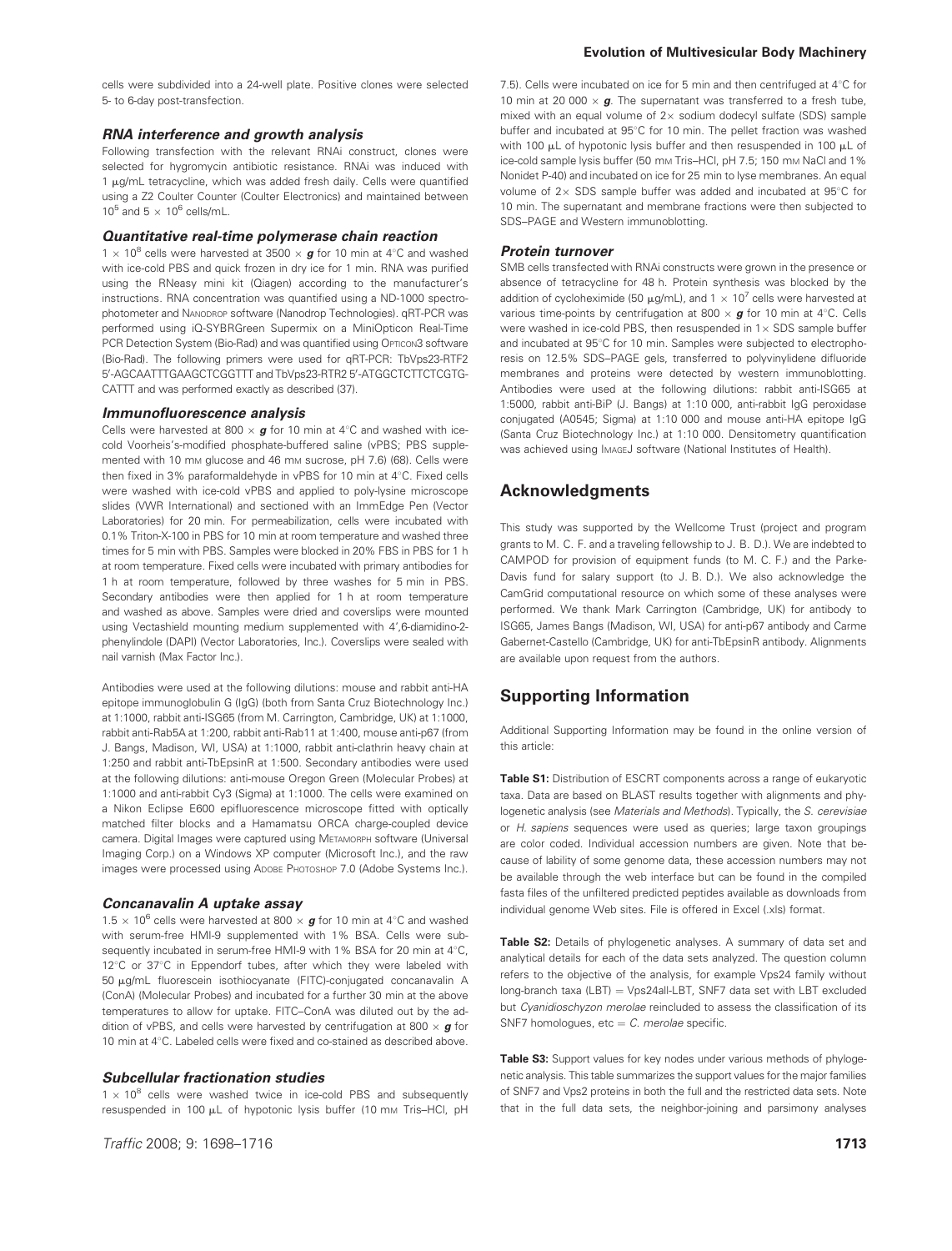show significantly lower support values than the Bayesian and maximumlikelihood (ML) methods, consistent with long-branch artifact interfering with the phylogenetic analyses. For each data set, the values are listed by families and by methods. MB, MRBAYES, PHY, PHYML, RAx, RAxML, NJ, neighborjoining, Pars, parsimony.

Figure S1: Coiled-coil architecture of Vps20/32/60 and Vps2/24/46. Raw output from coils (http://www.ch.embnet.org/software/COILS\_ form.html) is shown. Note that the arrangement of the predicted coiled-coil regions is distinct between the two families.

Figure S2: Phylogenetic analysis of all identified SNF7 family homologues from all taxa sampled. The tree topologies and support values from Bayesian, PHYML, RAxML, neighbor-joining and parsimony analyses of the data set SNF7.R1 are shown here.

Figure S3: Phylogenetic analysis of SNF7 and CHMP7 homologues. Bayesian phylogenetic tree for Vps60/32/20 and the two domains of

CHMP7 homologues. This analysis shows the single origin of CHMP7 N-terminal domains. In this analysis, a selection of eukaryotes was analyzed based on the alignment from Figure 3A and including taxa with putative CHMP7 homologues. Numerical values indicate statistical support for MRBAYES (posterior probability) for all nodes with support better than 0.95, while specific nodes are also shown that differentiate the subfamilies with statistical support for MRBAYES/PHYML/RAXML (posterior probability/ bootstrap/bootstrap, respectively). Taxon colors represent supergroups and correspond to those in Figure 2. Sequences are identified by the two letter abbreviation of their genus and species, followed by their gene name (Vps60, 32, 20 or SNF7). CHMP7 homologues are designated by C7 and then CT or NT for C-termini and N-termini, respectively.

Figure S4: Phylogenetic analysis of all identified Vps2 family homologues from all taxa sampled. The tree topologies and support values from Bayesian, PHYML, RAXML, neighbor-joining and parsimony analyses of the data set Vps2.R1 are shown here.

Figure S5: Phylogenetic reconstruction of Vps24 ESCRT factor family with archaeal orthologues. Bayesian phylogenetic tree for Vps2/24/46 families. Numerical values indicate statistical support for MRBAYES (posterior probability) for all nodes with support better than 0.95, while specific nodes are also shown that differentiate the subfamilies with statistical support for MRBAYES/PHYML/RAxML (posterior probability/bootstrap/bootstrap, respectively). Taxon colors represent supergroups and correspond to those in Figure 2.

Figure S6: Alignment of Tb11.01.2510 and Vps28 from S. cerevisiae and H. sapiens. A Clustal alignment of the two H. sapiens VPS28 isoforms, S. cerevisiae Vps28 and Tb11.01.2510 (TbVps28) is shown using default parameters. Fully conserved residues are marked '\*', strongly conserved are indicated by ':' and weakly conserved by '.'. Dashes indicate gaps introduced to optimize the alignment. A percent identity matrix is also shown; overall conservation of Vps28 sequences is considerably better than for Vps23.

Figure S7: Alignment of Tb11.01.4703, Vps23 and TSG101. A Clustal alignment of the H. sapiens TSG101, S. cerevisiae Vps23 and Tb11.01.4703 is shown using default parameters. Fully conserved residues are marked '\*', strongly conserved are indicated by ':' and weakly conserved by '.'. Dashes indicate gaps introduced to optimize the alignment. A percent identity matrix is also shown.

Figure S8: Neighbor-joining and Parsimony results for the SNF7 restricted data set. This shows the output of neighbor-joining and parsimony analyses of the final SNF7 data set shown in Figure 3A.

Figure S9: Neighbor-joining and Parsimony results for the Vps2 restricted data set. This shows the output of neighbor-joining and parsimony analyses of the final Vps2 data set shown in Figure 3B.

Please note: Wiley-Blackwell are not responsible for the content or functionality of any supporting materials supplied by the authors. Any queries (other than missing material) should be directed to the corresponding author for the article.

# **References**

- 1. Haglund K, Sigismund S, Polo S, Szymkiewicz I, Di Fiore PP, Dikic I. Multiple monoubiquitination of RTKs is sufficient for their endocytosis and degradation. Nat Cell Biol 2003;5:461–466.
- 2. Kerscher O, Felberbaum R, Hochstrasser M. Modification of proteins by ubiquitin and ubiquitin-like proteins. Annu Rev Cell Dev Biol 2006; 22:159–180.
- 3. de Melker AA, van der Horst G, Calafat J, Jansen H, Borst J. c-Cbl ubiquitinates the EGF receptor at the plasma membrane and remains receptor associated throughout the endocytic route. J Cell Sci 2001; 114:2167–2178.
- 4. Galan JM, Moreau V, Andre B, Volland C, Haguenauer-Tsapis R. Ubiquitination mediated by the Npi1p/Rsp5p ubiquitin-protein ligase is required for endocytosis of the yeast uracil permease. J Biol Chem 1996;271:10946–10952.
- 5. Hicke L, Dunn R. Regulation of membrane protein transport by ubiquitin and ubiquitin-binding proteins. Annu Rev Cell Dev Biol 2003; 19:141–172.
- 6. Hurley JH, Emr SD. The ESCRT complexes: structure and mechanism of a membrane-trafficking network. Annu Rev Biophys Biomol Struct 2006;35:277–298.
- 7. Razi M, Futter CE. Distinct roles for TSG101 and HRS in multivesicular body formation and inward vesiculation. Mol Biol Cell 2006;17: 3469–3483.
- 8. Katzmann DJ, Babst M, Emr SD. Ubiquitin-dependent sorting into the multivesicular body pathway requires the function of a conserved endosomal protein sorting complex, ESCRT-I. Cell 2001;106: 145–155.
- 9. Rieder SE, Banta LM, Kohrer K, McCaffery JM, Emr SD. Multilamellar endosome-like compartment accumulates in the yeast Vps28 vacuolar protein sorting mutant. Mol Biol Cell 1996;7: 985–999.
- 10. Raymond CK, Howald-Stevenson I, Vater CA, Stevens TH. Morphological classification of the yeast vacuolar protein sorting mutants: evidence for a prevacuolar compartment in class E vps mutants. Mol Biol Cell 1992;3:1389–1402.
- 11. Welsch S, Muller B, Krausslich HG. More than one door–budding of enveloped viruses through cellular membranes. FEBS Lett 2007;581: 2089–2097.
- 12. Shim JH, Xiao C, Hayden MS, Lee KY, Trombetta ES, Pypaert M, Nara A, Yoshimori T, Wilm B, Erdjument-Bromage H, Tempst P, Hogan BL, Mellman I, Ghosh S. CHMP5 is essential for late endosome function and down-regulation of receptor signaling during mouse embryogenesis. J Cell Biol 2006;172:1045–1056.
- 13. Wagner KU, Krempler A, Qi Y, Park K, Henry MD, Triplett AA, Riedlinger G, Rucker IE, Hennighausen L. TSG101 is essential for cell growth, proliferation, and cell survival of embryonic and adult tissues. Mol Cell Biol 2003;23:150–162.
- 14. Martin-Serrano J, Yarovoy A, Perez-Caballero D, Bieniasz PD. Divergent retroviral late-budding domains recruit vacuolar protein sorting factors by using alternative adaptor proteins. Proc Natl Acad Sci U S A 2003;100:12414–12419.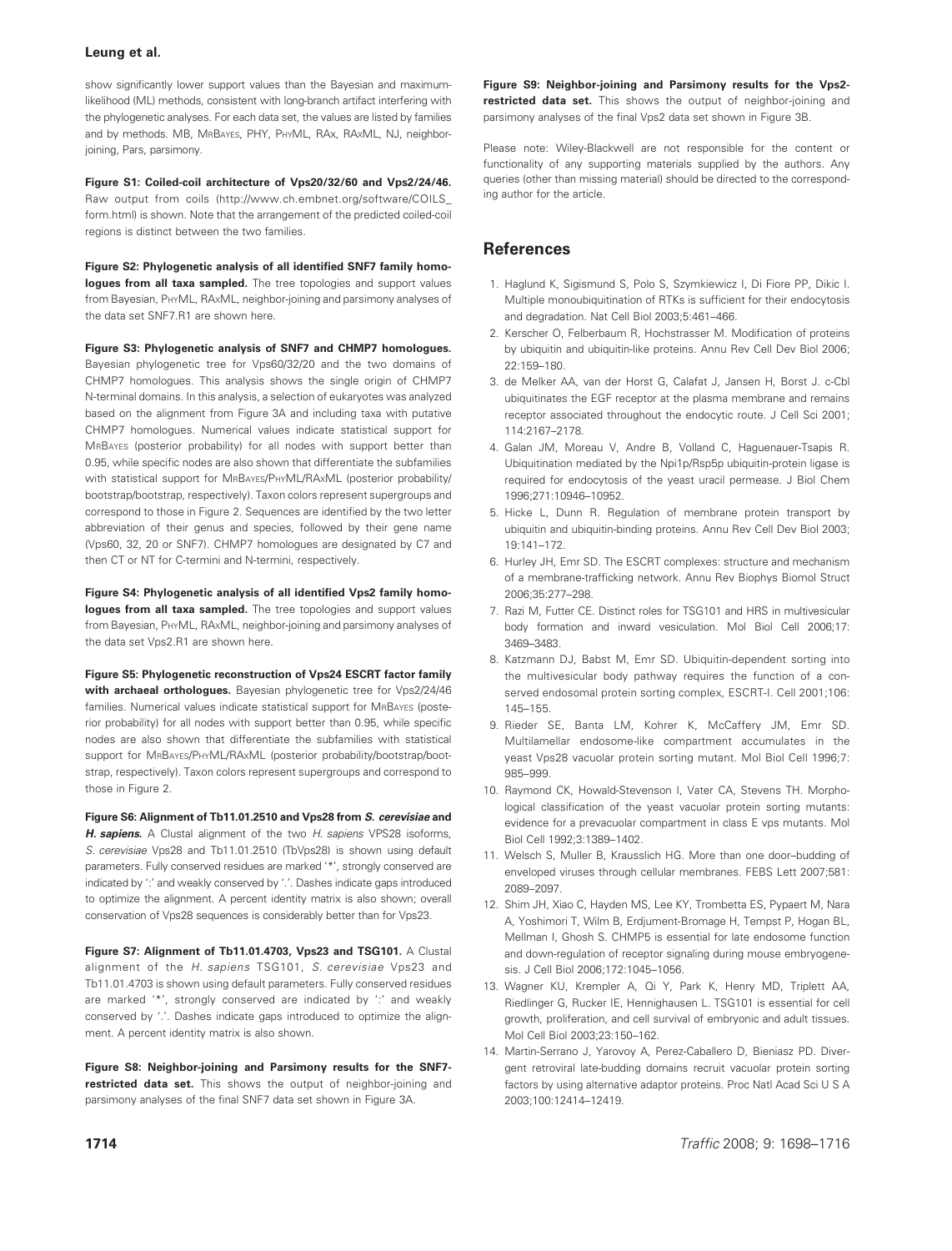- 15. Bowers K, Lottridge J, Helliwell SB, Goldthwaite LM, Luzio JP, Stevens TH. Protein-protein interactions of ESCRT complexes in the yeast Saccharomyces cerevisiae. Traffic 2004;5:194–210.
- 16. Williams RL, Urbe S. The emerging shape of the ESCRT machinery. Nat Rev Mol Cell Biol 2007;8:355–368.
- 17. Obita T, Saksena S, Ghazi-Tabatabai S, Gill DJ, Perisic O, Emr SD, Williams RL. Structural basis for selective recognition of ESCRT-III by the AAA ATPase Vps4. Nature 2007;449:735–739.
- 18. Nickerson DP, Russell MR, Odorizzi G. A concentric circle model of multivesicular body cargo sorting. EMBO Rep 2007;8:644–650.
- 19. Dupre S, Haguenauer-Tsapis R. Deubiquitination step in the endocytic pathway of yeast plasma membrane proteins: crucial role of Doa4p ubiquitin isopeptidase. Mol Cell Biol 2001;21:4482–4494.
- 20. Babst M, Sato TK, Banta LM, Emr SD. Endosomal transport function in yeast requires a novel AAA-type ATPase, Vps4p. EMBO J 1997:16: 1820–1831.
- 21. Babst M, Wendland B, Estepa EJ, Emr SD. The Vps4p AAA ATPase regulates membrane association of a Vps protein complex required for normal endosome function. EMBO J 1998;17:2982–2993.
- 22. Dacks JB, Field MC. Evolution of the eukaryotic membrane-trafficking system: origin, tempo and mode. J Cell Sci 2007;120:2977–2985.
- 23. Koumandou VL, Dacks JB, Coulson RM, Field MC. Control systems for membrane fusion in the ancestral eukaryote; evolution of tethering complexes and SM proteins. BMC Evol Biol 2007;7:29.
- 24. Field MC, Gabernet-Castello C, Dacks JB. Reconstructing the evolution of the endocytic system: insights from genomics and molecular cell biology. Adv Exp Med Biol 2007;607:84–96.
- 25. Dacks JB, Poon PP, Field MC. Phylogeny of endocytic components yields insight into the process of non-endosymbiotic organelle evolution. Proc Natl Acad Sci U S A 2008;105:588–593.
- 26. Field MC, Natesan SK, Gabernet-Castello C, Koumandou VL. Intracellular trafficking in the trypanosomatids. Traffic 2007;8:629–639.
- 27. Morgan GW, Hall BS, Denny PW, Field MC, Carrington M. The endocytic apparatus of the kinetoplastida. Part II: machinery and components of the system. Trends Parasitol 2002;18:540–546.
- 28. Slater R, Bishop NE. Genetic structure and evolution of the Vps25 family, a yeast ESCRT-II component. BMC Evol Biol 2006;6:59.
- 29. Yang M, Coppens I, Wormsley S, Baevova P, Hoppe HC, Joiner KA. The Plasmodium falciparum Vps4 homolog mediates multivesicular body formation. J Cell Sci 2004;117:3831–3838.
- 30. Allen CL, Liao D, Chung WL, Field MC. Dileucine signal-dependent and AP-1-independent targeting of a lysosomal glycoprotein in Trypanosoma brucei. Mol Biochem Parasitol 2007;156:175–190.
- 31. Walker G, Dacks JB, Embley TM. Ultrastructural description of Breviata anathema, n. gen., n. sp., the organism previously studied as "Mastigamoeba invertens''. J Eukaryot Microbiol 2006;53:65–78.
- 32. Tse YC, Mo B, Hillmer S, Zhao M, Lo SW, Robinson DG, Jiang L. Identification of multivesicular bodies as prevacuolar compartments in Nicotiana tabacum BY-2 cells. Plant Cell 2004;16:672–693.
- 33. Adl SM, Simpson AG, Farmer MA, Andersen RA, Anderson OR, Barta JR, Bowser SS, Brugerolle G, Fensome RA, Fredericq S, James TY, Karpov S, Kugrens P, Krug J, Lane CE et al. The new higher level classification of eukaryotes with emphasis on the taxonomy of protists. J Eukaryot Microbiol 2005;52:399–451.
- 34. Field MC, Carrington M. Intracellular membrane transport systems in Trypanosoma brucei. Traffic 2004;5:905–913.
- 35. Engstler M, Bangs JD, Field MC. Intracellular transport systems in Trypanosomes: function, evolution and virulence. In: Barry JD, Mottram J, McCulloch R, Acosta-Serrano A, editors. Trypanosomes – After the Genome. Horizon Press, Norfolk, UK 2007;281–318.
- 36. Chung WL, Carrington M, Field MC. Cytoplasmic targeting signals in transmembrane invariant surface glycoproteins of trypanosomes. J Biol Chem 2004;279:54887–54895.
- 37. Chung WL, Leung KF, Carrington M, Field MC. Ubiquitylation is required for degradation of trans-membrane surface proteins in trypanosomes. doi: 10.1111/j.1600-0854.2008.00785.x.
- 38. Carlton JM, Hirt RP, Silva JC, Delcher AL, Schatz M, Zhao Q, Wortman JR, Bidwell SL, Alsmark UC, Besteiro S, Sicheritz-Ponten T, Noel CJ, Dacks JB, Foster PG, Simillion C et al. Draft genome sequence of the sexually transmitted pathogen Trichomonas vaginalis. Science 2007;315:207–212.
- 39. Marti M, Regos A, Li Y, Schraner EM, Wild P, Muller N, Knopf LG, Hehl AB. An ancestral secretory apparatus in the protozoan parasite Giardia intestinalis. J Biol Chem 2003;278:24837–24848.
- 40. Morrison HG, McArthur AG, Gillin FD, Aley SB, Adam RD, Olsen GJ, Best AA, Cande WZ, Chen F, Cipriano MJ, Davids BJ, Dawson SC, Elmendorf HG, Hehl AB, Holder ME et al. Genomic minimalism in the early diverging intestinal parasite Giardia lamblia. Science 2007;317: 1921–1926.
- 41. Lanfredi-Rangel A, Attias M, de Carvalho TM, Kattenbach WM, De Souza W. The peripheral vesicles of trophozoites of the primitive protozoan Giardia lamblia may correspond to early and late endosomes and to lysosomes. J Struct Biol 1998;123:225–235.
- 42. Bishop N, Woodman PG. TSG101/mammalian VPS23 and mammalian VPS28 interact directly and are recruited to VPS4-induced endosomes. J Biol Chem 2001;276:11735–11742.
- 43. Alsford S, Kawahara T, Glover L, Horn D. Tagging a T. brucei RRNA locus improves stable transfection efficiency and circumvents inducible expression position effects. Mol Biochem Parasitol 2005;144:142–148.
- 44. Chen Y, Hung CH, Burderer T, Lee GS. Development of RNA interference revertants in Trypanosoma brucei cell lines generated with a double stranded RNA expression construct driven by two opposing promoters. Mol Biochem Parasitol 2003;126:275–279.
- 45. Allen CL, Goulding D, Field MC. Clathrin-mediated endocytosis is essential in Trypanosoma brucei. EMBO J 2003;22:4991–5002.
- 46. Alexander DL, Schwartz KJ, Balber AE, Bangs JD. Developmentally regulated trafficking of the lysosomal membrane protein p67 in Trypanosoma brucei. J Cell Sci 2002;115:3253–3263.
- 47. Jeffries TR, Morgan GW, Field MC. A developmentally regulated rab11 homologue in Trypanosoma brucei is involved in recycling processes. J Cell Sci 2001;114:2617–2626.
- 48. Pal A, Hall BS, Nesbeth DN, Field HI, Field MC. Differential endocytic functions of *Trypanosoma brucei* Rab5 isoforms reveal a glycosylphosphatidylinositol-specific endosomal pathway. J Biol Chem 2002;277: 9529–9539.
- 49. Garrus JE, von Schwedler UK, Pornillos OW, Morham SG, Zavitz KH, Wang HE, Wettstein DA, Stray KM, Cote M, Rich RL, Myszka DG, Sundquist WI. Tsg101 and the vacuolar protein sorting pathway are essential for HIV-1 budding. Cell 2001;107:55–65.
- 50. Bilodeau PS, Winistorfer SC, Kearney WR, Robertson AD, Piper RC. Vps27-Hse1 and ESCRT-I complexes cooperate to increase efficiency of sorting ubiquitinated proteins at the endosome. J Cell Biol 2003;163: 237–243.
- 51. Hall BS, Gabernet-Castello C, Voak A, Goulding D, Natesan SK, Field MC. TbVps34, the trypanosome orthologue of Vps34, is required for Golgi complex segregation. J Biol Chem 2006;281:27600–27612.
- 52. Patron NJ, Inagaki Y, Keeling PJ. Multiple gene phylogenies support the monophyly of cryptomonad and haptophyte host lineages. Curr Biol 2007;17:887–891.
- 53. Rachel R, Wyschkony I, Riehl S, Huber H. The ultrastructure of Ignicoccus: evidence for a novel outer membrane and for intracellular vesicle budding in an archeon. Archaea 2002;1:9–18.
- 54. Sanderfoot A. Increases in the number of SNARE genes parallels the rise of multicellularity among the green plants. Plant Physiol 2007;144: 6–17.
- 55. Bonifacino JS, Glick BS. The mechanisms of vesicle budding and fusion. Cell 2004;116:153–166.